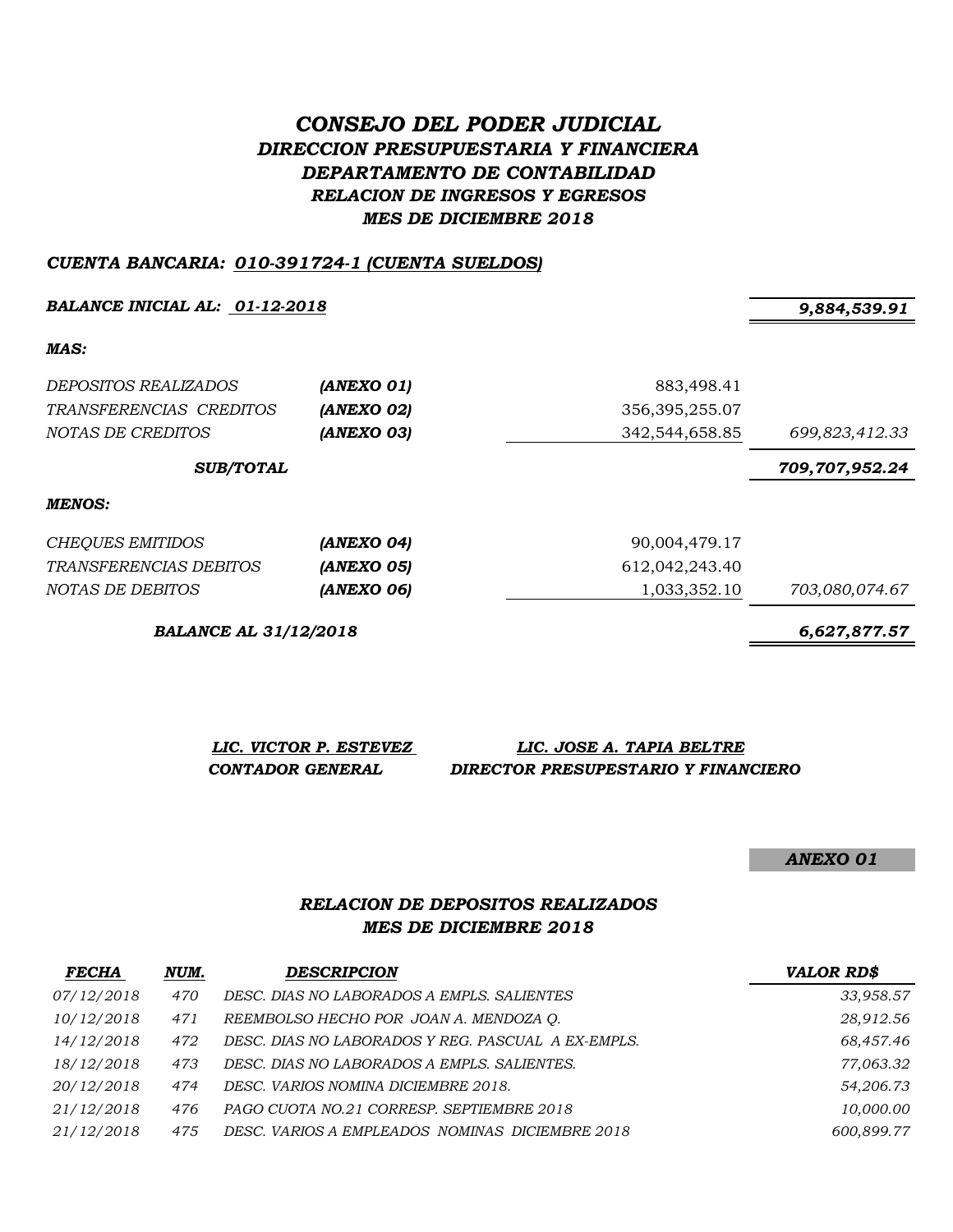*28/12/2018 477 ABONO A DEUDA CORRESP. A OCTUBRE 2018 10,000.00 TOTAL RD\$*

 *883,498.41*

#### *ANEXO 02*

### *RELACION DE TRANSFERENCIAS CREDITOS MES DE DICIEMBRE 2018*

| NUM. | <b>DESCRIPCION</b>                                      | VALOR RD\$     |
|------|---------------------------------------------------------|----------------|
| 154  | TRANSF. DE FONDO PAGO REGALIA PASCUAL EMPLS COOPNASEJU  | 142,820.26     |
| 155  | TRANSF. DE FONDO PAGO REMUNERACIONES SERVID. JUDICIALES | 356,109,614.55 |
| 156  | TRANSF. DE FONDO REEMBOLSO SUELDOS DICIEMBRE 2018       | 142,820.26     |
|      | TOTAL RD\$                                              | 356,395,255.07 |
|      |                                                         |                |

*ANEXO 03*

### *RELACION NOTAS DE CREDITOS MES DE DICIEMBRE 2018*

| <b>FECHA</b> | NUM. | <b>DESCRIPCION</b>                                        | <b>VALOR RD\$</b> |
|--------------|------|-----------------------------------------------------------|-------------------|
| 11/12/2018   | 1118 | REINTEGRO CHQ117633                                       | 6,018.18          |
| 11/12/2018   | 1119 | REINTEGRO CHO117855                                       | 3,000.00          |
| 10/12/2018   | 1120 | REINTEGRO CHQ120576                                       | 8,844.20          |
| 11/12/2018   | 1121 | REINTEGRO CHO120606                                       | 37,390.08         |
| 12/12/2018   | 1122 | REINTEGRO CHO120675                                       | 6,141.00          |
| 10/12/2018   | 1123 | REINTEGRO CHO120689                                       | 12,502.19         |
| 17/12/2018   | 1124 | REINTEGRO CHO120486                                       | 61,183.39         |
| 19/12/2018   | 1129 | REINTEGRO CHO121166                                       | 495.88            |
| 31/12/2018   | 1132 | REINTEGRO CHQ116856 POR CADUCIDAD                         | 95.00             |
| 17/12/2018   | 1125 | RETENCION NOMINA REGALIA PASCUAL MILITARES DICIEMBRE 2018 | 39,516.67         |
| 17/12/2018   | 1126 | <b>RETENCION NOMINA REGALIA PASCUAL DICIEMBRE 2018</b>    | 1,876,767.74      |
| 03/12/2018   | 1127 | CANCELACION TRES (3) CERTIFICADOS FINANCIEROS.            | 339,798,985.94    |
| 18/12/2018   | 1128 | EMPLEADOS EXCLS. NOMINA MILITARES DICIEMBRE 2018          | 33,000.01         |
| 21/12/2018   | 1130 | RETENCION PERSONAL PROGRAMA DE PASANTIA DICIEMBRE 2018    | 145,400.00        |
| 21/12/2018   | 1131 | EMPLEADOS EXCLUIDO NOMINA ELECTRONICA DICIEMBRE 2018      | 501,747.57        |
| 31/12/2018   | 1133 | PAGO BONO VACACIONAL ENERO 2019.                          | 13,571.00         |
|              |      | TOTAL RD\$                                                | 342,544,658.85    |

*ANEXO 04*

## *RELACION DE CHEQUES EMITIDOS MES DE DICIEMBRE 2018*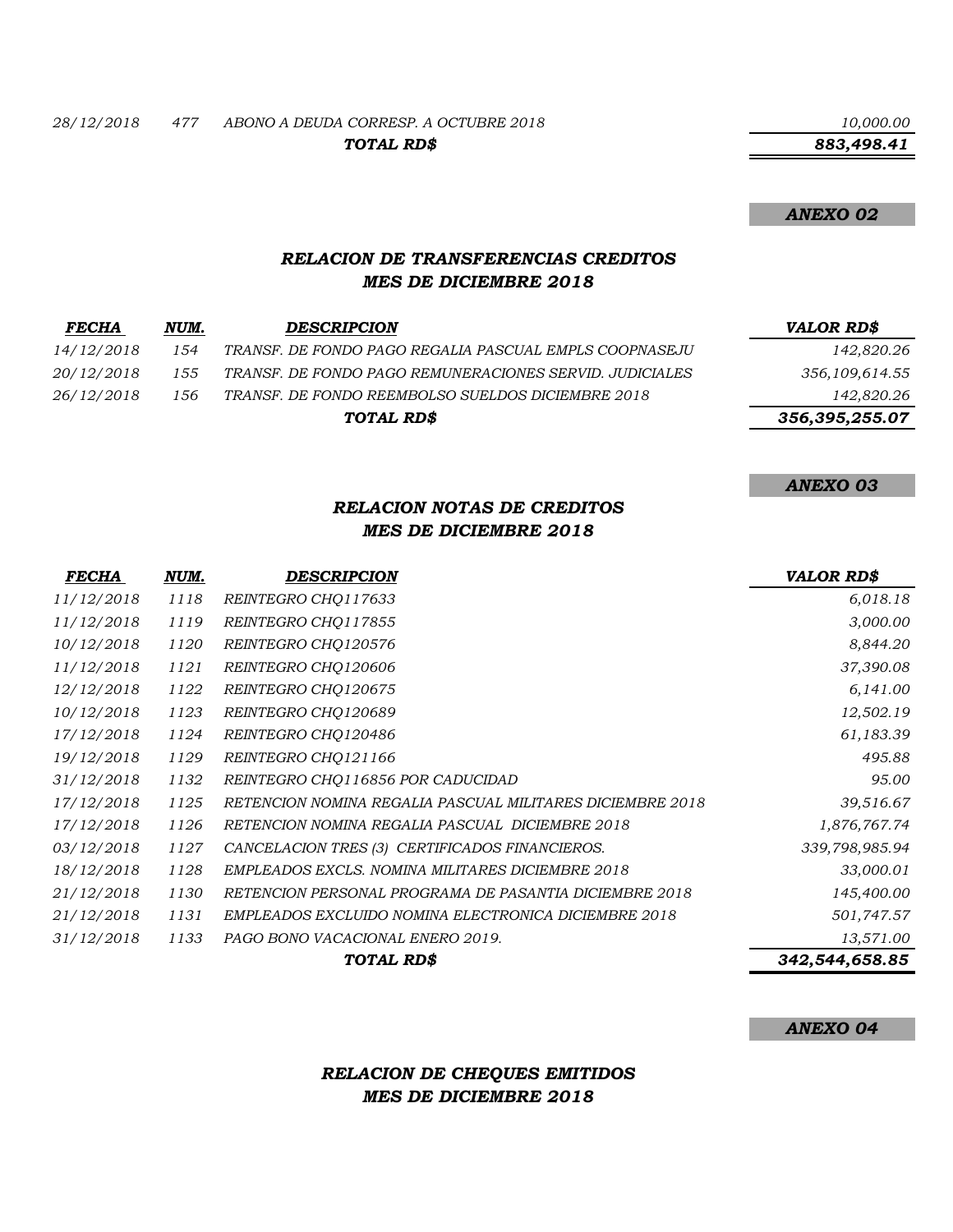| <b>FECHA</b> | NUM.   | <b>BENEFICIARIO</b>                         | <b>VALOR RD\$</b> |
|--------------|--------|---------------------------------------------|-------------------|
| 03/12/2018   |        | 120569 MARIANO GERMAN MEJIA                 | 423,000.00        |
| 03/12/2018   | 120570 | FRANCISCO ANT. JEREZ MENA                   | 397,875.19        |
| 03/12/2018   | 120571 | JOSE A. CRUCETA ALMANZAR                    | 390,029.23        |
| 03/12/2018   |        | 120572 EDGARDO HERNANDEZ MEJIA              | 390,029.23        |
| 03/12/2018   | 120573 | ROBERT C. PLACENCIA ALVAREZ                 | 390,029.23        |
| 03/12/2018   | 120574 | SARA I. HENRIQUEZ MARIN                     | 390,029.23        |
| 03/12/2018   |        | 120575 ARIEL A. VOLQUEZ MATOS               | 15,720.00         |
| 03/12/2018   |        | 120576 GLORIA A. QUERO CABRERA              | 8,844.20          |
| 03/12/2018   |        | 120577 NORA A. SOSA MARTINEZ                | 7,513.76          |
| 03/12/2018   | 120578 | SONIA CORADIN                               | 6,141.00          |
| 03/12/2018   | 120579 | CARLOS FLORES DE JESUS                      | 20,309.29         |
| 03/12/2018   |        | 120580 LILIAN M. DIAZ GIL                   | 7,839.05          |
| 03/12/2018   |        | 120581 LOURDES M. LORA MEJIA                | 24,644.94         |
| 03/12/2018   |        | 120582 ROSA REYNOSO                         | 6,141.00          |
| 03/12/2018   | 120583 | SENOVIA ARIAS                               | 6,141.00          |
| 03/12/2018   |        | 120584 RAMONA DIAZ                          | 6,141.00          |
| 03/12/2018   |        | 120585 MARIA M. PIMENTEL FABIAN             | 6,141.00          |
| 03/12/2018   |        | 120586 LUZ DEL C. MONTANO                   | 6,141.00          |
| 03/12/2018   |        | 120587 ELIGIA DE LA CRUZ                    | 6,141.00          |
| 03/12/2018   | 120588 | OLGA M. ROSARIO V.                          | 6,141.00          |
| 03/12/2018   |        | 120589 IRIS RODRIGUEZ P.                    | 6,141.00          |
| 03/12/2018   |        | 120590 ANA FCA. FELIZ SANCHEZ               | 6,141.00          |
| 03/12/2018   |        | 120591 ALTAGRACIA A. RODRIGUEZ VICTORIA     | 6,141.00          |
| 03/12/2018   |        | 120592 MILTA ANT. RODRIGUEZ SANTOS          | 6,141.00          |
| 03/12/2018   |        | 120593 OLGA E. DIAZ DIAZ                    | 6,141.00          |
| 03/12/2018   | 120594 | JOSEFA R. BLANCO                            | 6,141.00          |
| 03/12/2018   |        | 120595 MARIA DEL R. CUELLO PARADIS          | 21,878.83         |
| 03/12/2018   |        | 120596 MELBA FCA. HENRIQUEZ GUZMAN          | 6,141.00          |
| 03/12/2018   |        | 120597 ESTHER M. AMOR PEÑA                  | 6,141.00          |
| 03/12/2018   |        | 120598 FRANCIA C. MARTINEZ DRULLARD         | 21,878.83         |
| 03/12/2018   |        | 120599 AMELIA DEL ORBE PEÑA                 | 6,141.00          |
| 03/12/2018   |        | 120600 BIENVENIDA BELLIARD                  | 36,856.91         |
| 03/12/2018   |        | 120601 PACO PEREZ REYES                     | 6,141.00          |
| 03/12/2018   |        | 120602 ROSA J. DE LOS SANTOS G.             | 6,141.00          |
| 03/12/2018   | 120603 | CARMEN L. PERALTA CASTELLANOS               | 6,141.00          |
| 03/12/2018   |        | 120604 FIDIAS GONZALEZ VICIOSO              | 6,141.00          |
| 03/12/2018   |        | 120605 ISABEL E. DE LOS SANTOS GOMEZ        | 6,141.00          |
| 03/12/2018   |        | 120606 LUIS E. MOREL POUERIE                | 37,390.08         |
| 03/12/2018   |        | 120607 YOLANDA E. DE WINDT DE GAUTREAU      | 13,258.57         |
| 03/12/2018   | 120608 | SENAIDA A. ALVAREZ PEREZ                    | 6,141.00          |
| 03/12/2018   |        | 120609 YDALIA PORTORREAL                    | 6,141.00          |
| 03/12/2018   |        | 120610 MARTA N. MONTAS RAMIREZ              | 6,141.00          |
| 03/12/2018   |        | 120611 HILDA CARRASCO PEREZ                 | 6,141.00          |
| 03/12/2018   |        | 120612 LUZ M. DEL CARMEN RODRIGUEZ GAUTREAU | 6,141.00          |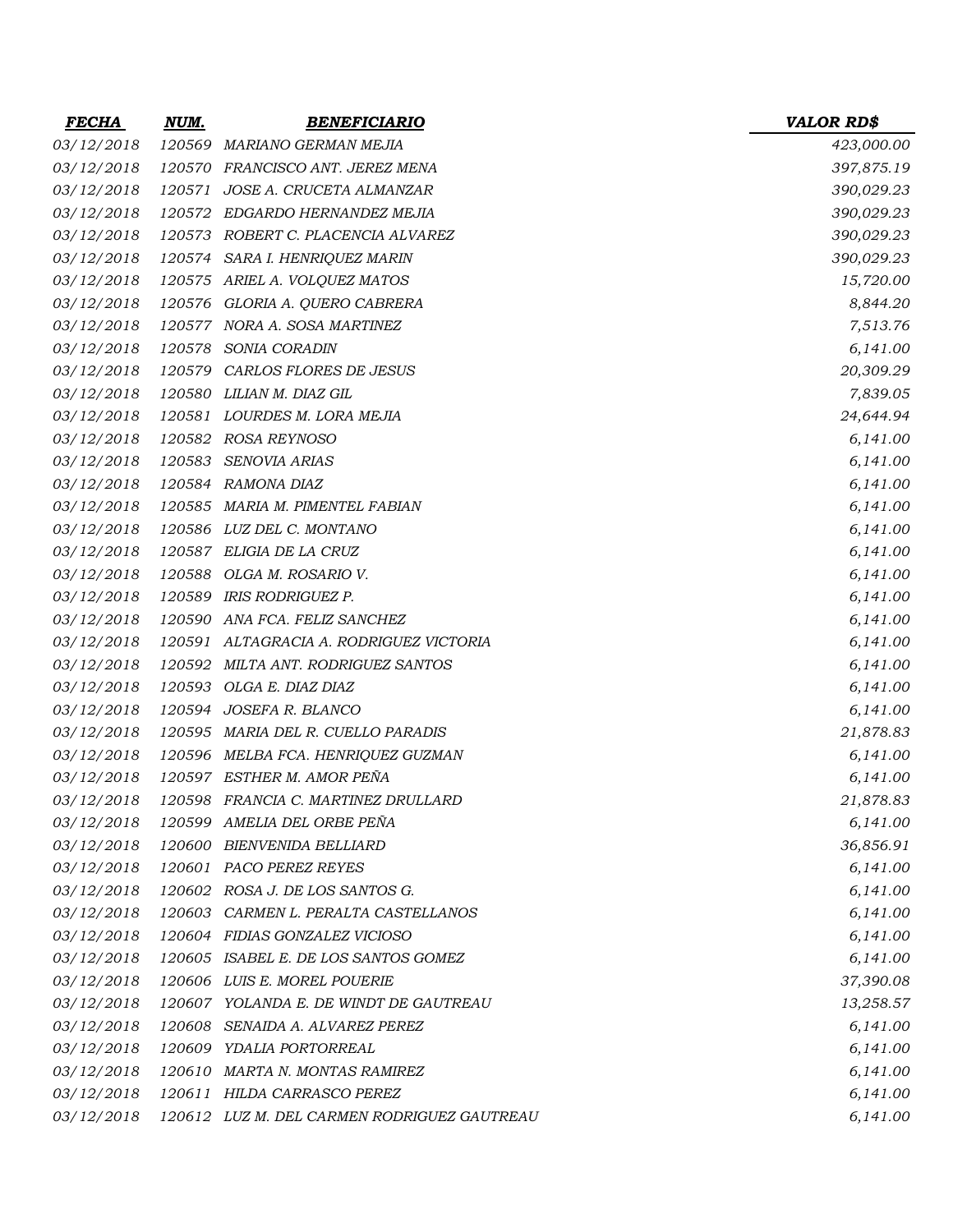| 03/12/2018 |        | 120613 CRISTINO RODRIGUEZ              | 6,141.00  |
|------------|--------|----------------------------------------|-----------|
| 03/12/2018 |        | 120614 MAXIMO S. ROSARIO RODRIGUEZ     | 6,141.00  |
| 03/12/2018 |        | 120615 RAFAEL CONTRERAS CONTRERAS      | 6,141.00  |
| 03/12/2018 |        | 120616 VIRGINIA SUERO ESPINAL          | 6,141.00  |
| 03/12/2018 |        | 120617 JOSEFA A. CUESTA DE MAÑON       | 7,071.23  |
| 03/12/2018 |        | 120618 ANA M. BAUTISTA                 | 6,141.00  |
| 03/12/2018 | 120619 | MIRELLA DE LA ROSA DOMINGUEZ           | 6,141.00  |
| 03/12/2018 |        | 120620 DORA H. STERLING VAZQUEZ        | 6,141.00  |
| 03/12/2018 |        | 120621 FELIX R. CUEVAS RUFINO          | 1,023.50  |
| 03/12/2018 |        | 120622 JOSEFINA SUAZO ABREU            | 33,287.06 |
| 03/12/2018 |        | 120623 ALTAGRACIA A. GIL NOBLE         | 6,141.00  |
| 03/12/2018 |        | 120624 RAFAELA DE JS. PEÑA LORA        | 6,141.00  |
| 03/12/2018 |        | 120625 LEON FLORES                     | 33,102.89 |
| 03/12/2018 |        | 120626 MARIA A. PAULINO MARTE          | 6,141.00  |
| 03/12/2018 |        | 120627 CESAR A. VALLEJO NICOLAS        | 6,141.00  |
| 03/12/2018 |        | 120628 LUCIA M. REYES PEREZ            | 17,654.87 |
| 03/12/2018 |        | 120629 MERCEDES HIRALDO                | 6,141.00  |
| 03/12/2018 |        | 120630 RAMONA FLORES DE MATOS          | 6,141.00  |
| 03/12/2018 |        | 120631 ELOISA NUÑEZ DE GONZALEZ        | 11,754.29 |
| 03/12/2018 |        | 120632 MIREYA CAPELLAN A.              | 6,141.00  |
| 03/12/2018 |        | 120633 LUZ DEL C. SANCHEZ CALDERON     | 6,141.00  |
| 03/12/2018 |        | 120634 INES MDES. REYES CABRERA        | 6,141.00  |
| 03/12/2018 |        | 120635 SILVESTRE COCO                  | 6,141.00  |
| 03/12/2018 |        | 120636 ELISA VIVIECA                   | 6,141.00  |
| 03/12/2018 |        | 120637 TERESA MORA DE LA ROSA          | 6,141.00  |
| 03/12/2018 |        | 120638 PEDRO A. FERNANDEZ SALCEDO      | 40,039.99 |
| 03/12/2018 |        | 120639 RAFAEL A. RODRIGUEZ GONZALEZ    | 37,310.00 |
| 03/12/2018 |        | 120640 AFRICA E. SANTOS GUZMAN         | 6,141.00  |
| 03/12/2018 |        | 120641 MILEDYS S. SOSA R.              | 29,217.62 |
| 03/12/2018 |        | 120642 MARCIANA ALT. RAMIREZ CORONA    | 21,878.83 |
| 03/12/2018 |        | 120643 DAYSIR. VASQUEZ CRUZ            | 6,141.00  |
| 03/12/2018 |        | 120644 CARMEN DE LOS A. LUCIANO GARCIA | 6,141.00  |
| 03/12/2018 |        | 120645 NEREYDA E. JAQUEZ LOZANO        | 6,141.00  |
| 03/12/2018 |        | 120646 CARMEN L. SANTOS PIMENTEL       | 6,141.00  |
| 03/12/2018 |        | 120647 AMERICA G. ESPINAL HUED         | 6,141.00  |
| 03/12/2018 |        | 120648 RAMON ANT. CARABALLO ABREU      | 6,141.00  |
| 03/12/2018 | 120649 | CARLOS D. GARCIA GARCIA                | 6,141.00  |
| 03/12/2018 | 120650 | DULCE M. ESTEVEZ                       | 6,141.00  |
| 03/12/2018 | 120651 | MARIA DE LA C. CANELA CANELA           | 6,141.00  |
| 03/12/2018 | 120652 | MARIA G. DALMASI LORA                  | 6,141.00  |
| 03/12/2018 | 120653 | CARMEN L. EDUARDO ICIANO               | 6,141.00  |
| 03/12/2018 | 120654 | CARMEN Y. COSME GUTIERREZ              | 6,141.00  |
| 03/12/2018 |        | 120655 FRANCISCA R. PEREZ PEÑA         | 6,141.00  |
| 03/12/2018 |        | 120656 ADRIANO GONZALEZ PANTALEON      | 6,141.00  |
| 03/12/2018 |        | 120657 ANA J. LOPEZ GERMOSEN           | 6,141.00  |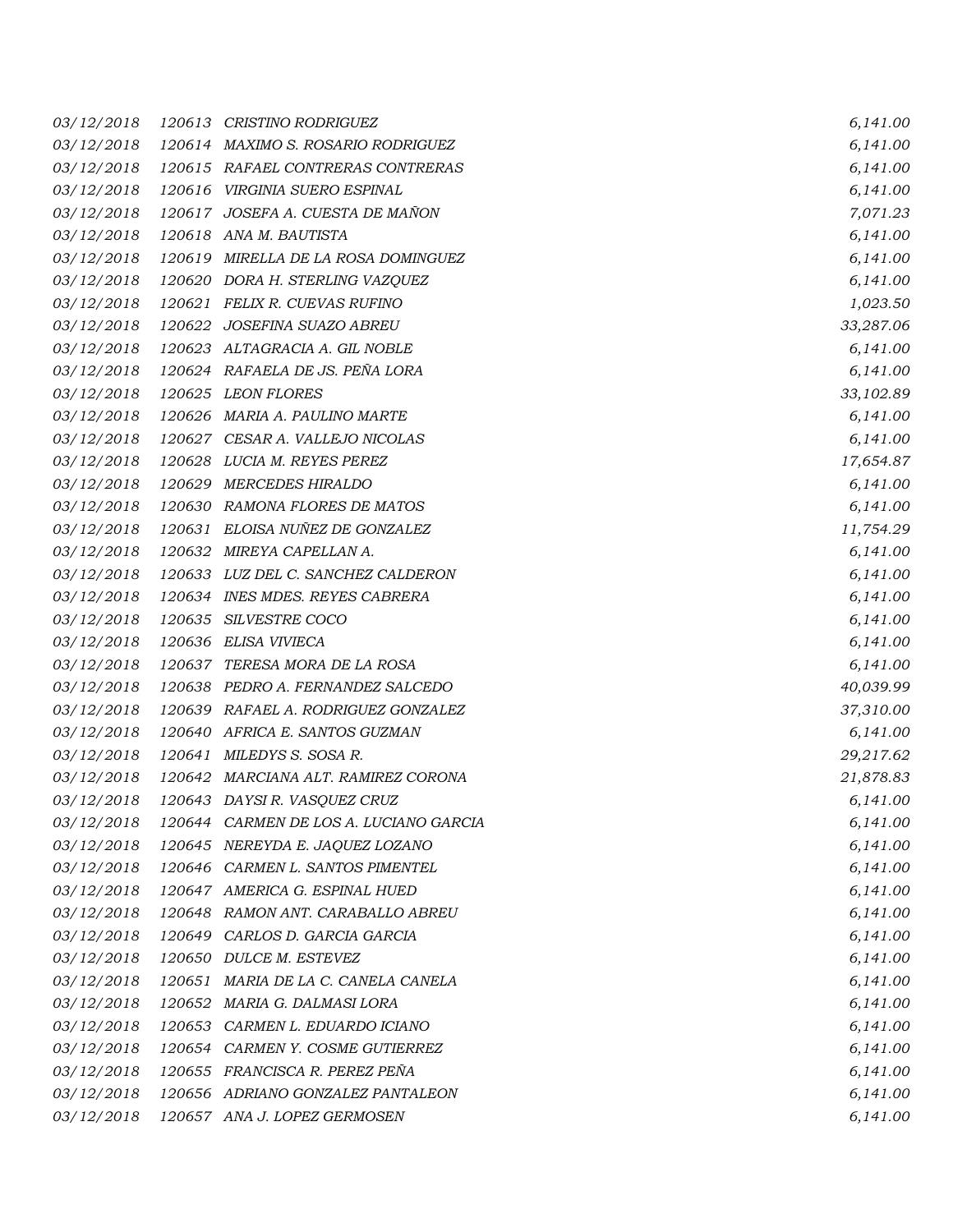| 03/12/2018 |        | 120658 ROSAURA JULIA JIMENEZ DAJER DE LOPEZ | 26,910.97 |
|------------|--------|---------------------------------------------|-----------|
| 03/12/2018 | 120659 | RAMONA DE JESUS ROSARIO                     | 6,141.00  |
| 03/12/2018 | 120660 | <b>AGUSTINA MARTE</b>                       | 6,141.00  |
| 03/12/2018 | 120661 | EURIPIDES A. GARCIA GARCIA                  | 37,180.42 |
| 03/12/2018 |        | 120662 GENOVEVA I. ROSARIO                  | 6,141.00  |
| 03/12/2018 |        | 120663 MARIA A. HONRADO BADIA               | 6,141.00  |
| 03/12/2018 |        | 120664 MARIA ALT. RAMOS GARCIA              | 6,141.00  |
| 03/12/2018 |        | 120665 JUAN ANT. SANCHEZ VILLA              | 6,141.00  |
| 03/12/2018 |        | 120666 RAMONA JIMENEZ LIZARDO               | 6,141.00  |
| 03/12/2018 |        | 120667 JOSEFA ALT. MEJIA MIESES             | 6,141.00  |
| 03/12/2018 |        | 120668 ROSA PAREDES GARCIA                  | 6,141.00  |
| 03/12/2018 | 120669 | <b>GUARIONEX BRITO TAVERAS</b>              | 6,141.00  |
| 03/12/2018 |        | 120670 PEDRO HERNANDEZ CRUCEY               | 6,141.00  |
| 03/12/2018 |        | 120671 JUANA TRAVIESO VASQUEZ               | 6,141.00  |
| 03/12/2018 |        | 120672 AMELIA VALDEZ M.                     | 6,141.00  |
| 03/12/2018 |        | 120673 VALENTIN SUAREZ G.                   | 6,141.00  |
| 03/12/2018 |        | 120674 CAROLINA A. VICTORIA                 | 6,141.00  |
| 03/12/2018 |        | 120675 FRANCISCA A. TEJADA                  | 6,141.00  |
| 03/12/2018 |        | 120676 LOURDES M. NUÑEZ ROSARIO             | 6,141.00  |
| 03/12/2018 |        | 120677 JOSE P. FLORES M.                    | 12,502.19 |
| 03/12/2018 | 120678 | GREGORIO ARIAS CARRASCO                     | 22,152.31 |
| 03/12/2018 |        | 120679 DAVID A. FELIZ FELIZ                 | 6,141.00  |
| 03/12/2018 | 120680 | MERCEDES SEGURA CUEVAS                      | 6,141.00  |
| 03/12/2018 |        | 120681 NERY MEDINA DIAZ                     | 6,141.00  |
| 03/12/2018 |        | 120682 MIGUELINA PEÑA MENDEZ                | 6,141.00  |
| 03/12/2018 |        | 120683 DOMINGO GUZMAN MORETA FELIZ          | 6,141.00  |
| 03/12/2018 |        | 120684 RICHARDIN DE J. DOTEL                | 7,643.31  |
| 03/12/2018 |        | 120685 EUDES M. ENCARNACION FELIZ           | 6,141.00  |
| 03/12/2018 |        | 120686 NEREIDA FLORIAN SANTANA              | 6,141.00  |
| 03/12/2018 |        | 120687 ROSAURA FERRERAS FERRERAS            | 6,141.00  |
| 03/12/2018 |        | 120688 NURIS M. NOVAS MATOS                 | 6,141.00  |
| 03/12/2018 |        | 120689 MIGUEL MEDINA PEREZ                  | 12,502.19 |
| 03/12/2018 | 120690 | LIVIO G. RIVAS                              | 6,141.00  |
| 03/12/2018 |        | 120691 BIENVENIDA VELOZ                     | 6,141.00  |
| 03/12/2018 |        | 120692 EUGENIA PEREZ SANTANA                | 10,939.42 |
| 03/12/2018 |        | 120693 PEDRO REYES MEDINA                   | 6,141.00  |
| 03/12/2018 |        | 120694 FELICIA CUEVAS CARVAJAL              | 6,141.00  |
| 03/12/2018 |        | 120695 VICTOR R. CONCEPCION ROMERO          | 6,141.00  |
| 03/12/2018 |        | 120696 ADELFA A. HERRERA TERRERO            | 6,141.00  |
| 03/12/2018 |        | 120697 JULIO H. HERRERA MATOS               | 1,125.85  |
| 03/12/2018 | 120698 | SENEO MONTERO MONTAS                        | 6,141.00  |
| 03/12/2018 | 120699 | XIOMARA A. MONTERO JIMENEZ                  | 10,939.42 |
| 03/12/2018 | 120700 | RAMON A. MORETA                             | 6,141.00  |
| 03/12/2018 | 120701 | SIMONA FAMILIA ZABALA                       | 6,141.00  |
| 03/12/2018 |        | 120702 VENECIA RUIZ MATEO                   | 6,141.00  |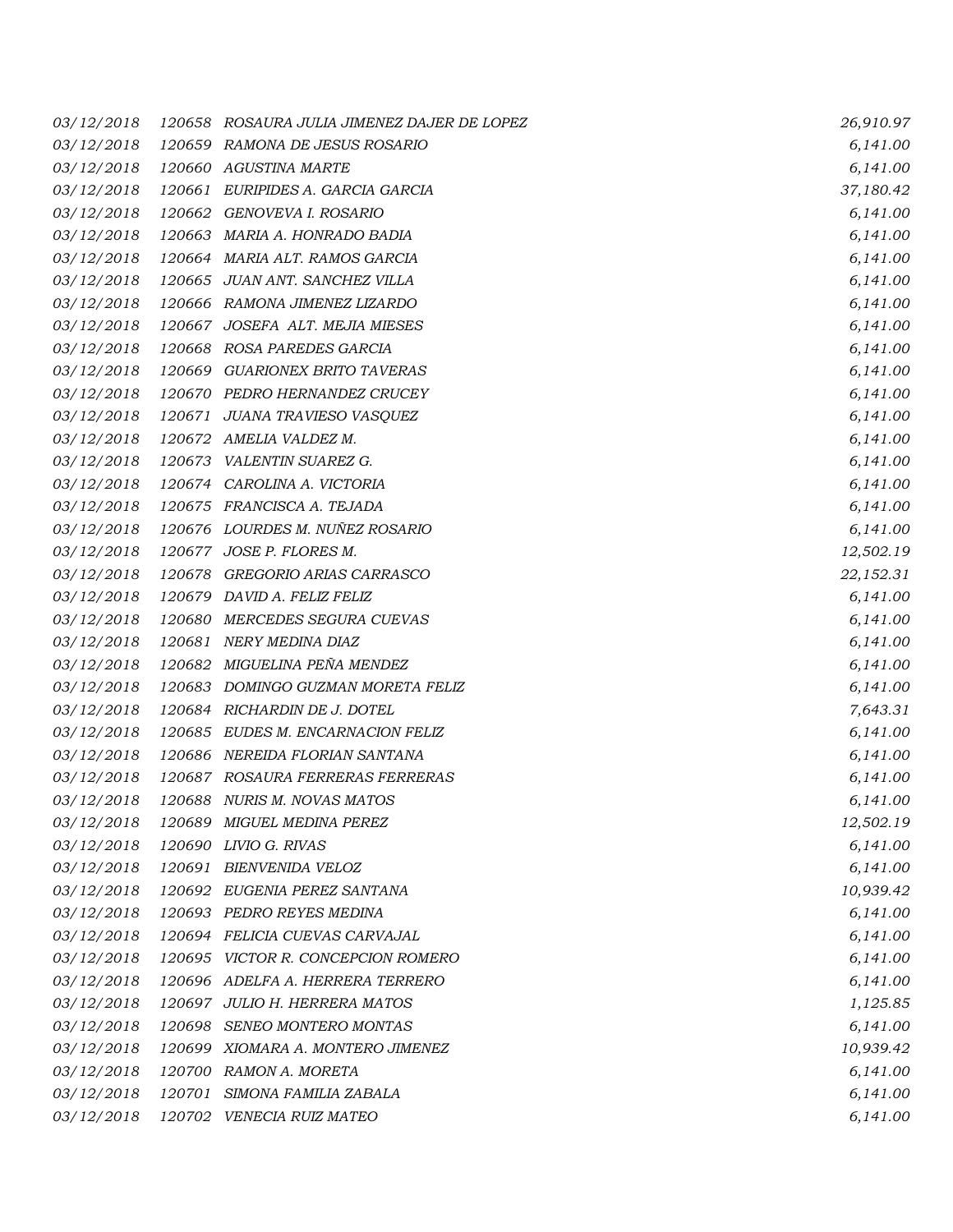| 03/12/2018 |        | 120703 AUGUSTO E. OVIEDO PEÑA                  | 10,939.42 |
|------------|--------|------------------------------------------------|-----------|
| 03/12/2018 |        | 120704 ANERTA ALT. RODRIGUEZ                   | 33,350.33 |
| 03/12/2018 |        | 120705 RAMON A. GUTIERREZ GARCIA               | 6,141.00  |
| 03/12/2018 |        | 120706 JUAN DE LA C. TEJEDA ACOSTA             | 12,502.19 |
| 03/12/2018 |        | 120707 JUANA LUCIA A. SANCHEZ G.               | 6,141.00  |
| 03/12/2018 |        | 120708 ANTHIA M. REYES JIMENEZ                 | 6,141.00  |
| 03/12/2018 |        | 120709 MANUEL E. SOSA CRUZ                     | 6,141.00  |
| 03/12/2018 |        | 120710 DANIEL MEDINA BELLIARD                  | 6,141.00  |
| 03/12/2018 |        | 120711 LUCILA NUÑEZ CASTRO                     | 6,141.00  |
| 03/12/2018 |        | 120712 ANA M. BAEZ ROSARIO                     | 6,141.00  |
| 03/12/2018 |        | 120713 RAMONA REYES CARRASCO                   | 6,141.00  |
| 03/12/2018 |        | 120714 ELBA H. VARGAS FRIAS                    | 6,141.00  |
| 03/12/2018 |        | 120715 EVARISTO JIMENEZ FIGUEREO               | 10,939.42 |
| 03/12/2018 |        | 120716 GUARINA E. MERCEDES HERNANDEZ FERDINARD | 6,141.00  |
| 03/12/2018 |        | 120717 ENEIDA DOMINGUEZ                        | 6,141.00  |
| 03/12/2018 |        | 120718 JOSEFINA GURIDIS POZO                   | 6,141.00  |
| 03/12/2018 |        | 120719 LUIS J. BOURGET FROMETA                 | 39,170.92 |
| 03/12/2018 |        | 120720 RUTH MONTALVO FRANCISCO                 | 30,099.01 |
| 03/12/2018 |        | 120721 ROSARIO N. ARIAS GERMAN                 | 6,141.00  |
| 03/12/2018 |        | 120722 ELIDA E. SANCHEZ NINA                   | 17,199.43 |
| 03/12/2018 |        | 120723 ALTAGRACIA M. PLACENCIO FORTUNA         | 6,141.00  |
| 03/12/2018 |        | 120724 ARGENTINA ORTIZ PERDOMO                 | 6,141.00  |
| 03/12/2018 | 120725 | CARMELA MATOS TEJEDA                           | 6,141.00  |
| 03/12/2018 |        | 120726 MARIA SEVERINO DE LEON                  | 6,141.00  |
| 03/12/2018 |        | 120727 JULIANA PINEDA                          | 6,141.00  |
| 03/12/2018 |        | 120728 MANUEL A. LEMONIER JIMENEZ              | 506.00    |
| 03/12/2018 |        | 120729 MARITZA MEJIA DUVERGE                   | 6,141.00  |
| 03/12/2018 |        | 120730 JOSEFA REYES APONTE                     | 6,141.00  |
| 03/12/2018 |        | 120731 CARMEN MA. MORALES MORALES              | 6,141.00  |
| 03/12/2018 |        | 120732 JULIA ARRIAGA PONTIER                   | 6,141.00  |
| 03/12/2018 |        | 120733 HILDA L. LAMARCHE UBIERA                | 6,141.00  |
| 03/12/2018 |        | 120734 EDELMIRA RAMIREZ DE ESPINAL             | 6,141.00  |
| 03/12/2018 |        | 120735 LUCINDA ESPINAL                         | 6,141.00  |
| 03/12/2018 |        | 120736 CARMEN A. CASADO MARTINEZ               | 6,141.00  |
| 03/12/2018 |        | 120737 INES JOSE G.                            | 941.00    |
| 03/12/2018 |        | 120738 JUANA JIMENEZ E.                        | 6,141.00  |
| 03/12/2018 |        | 120739 GLORIA A. QUERO CABRERA                 | 8,844.20  |
| 03/12/2018 |        | 120740 ROSMERY A. ROMERO FAMILIA               | 11,443.56 |
| 03/12/2018 |        | 120741 VERONICA M. CABRERA DE PEREZ            | 4,916.49  |
| 03/12/2018 |        | 120742 ALAN R. ENCARNACION RAMON               | 12,023.50 |
| 03/12/2018 |        | 120743 ORLANDO J. BELTRE SERRANO               | 12,510.28 |
| 03/12/2018 |        | 120744 MARIBEL MARTINEZ VERAS                  | 4,873.86  |
| 03/12/2018 |        | 120745 CANDIDA OLIVO                           | 84,599.23 |
| 03/12/2018 |        | 120746 MERY C. MATTA HILARIO                   | 51,741.51 |
| 03/12/2018 |        | 120747 THELMA V. REYES GARCIA                  | 35,501.45 |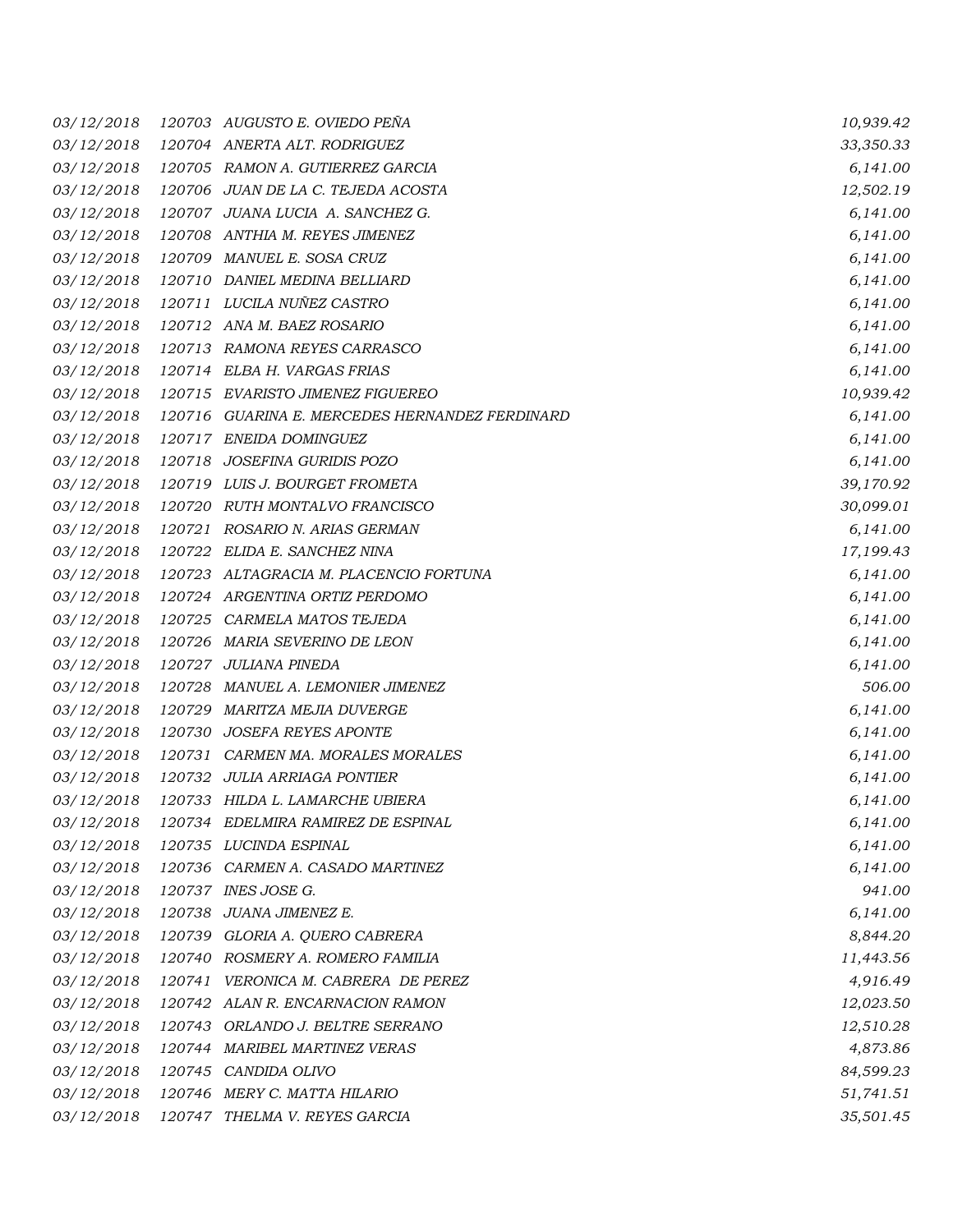*03/12/2018 120748 NELSON B. DE LA ROSA PAULINO 68,736.89 03/12/2018 120749 BADIA A. WEHBE GUZMAN 53,629.88 03/12/2018 120750 FRANCIA Y. CLASE CLASE 86,865.30 03/12/2018 120751 MAIRENY VEGA CRUZ 9,200.17 03/12/2018 120752 BERTA G. DE LOS M. GOMEZ GIL 68,466.59 03/12/2018 120753 JUAN ANT. REYES UREÑA 53,252.21 03/12/2018 120754 LUIS N. GOMEZ GIL 88,753.67 03/12/2018 120755 ROSA MA. PAREDES CALCAÑO 37,389.83 03/12/2018 120756 SENIA MONTERO ALVAREZ 35,046.10 03/12/2018 120757 PURA M. LOPEZ CRUZ 32,852.58 03/12/2018 120758 ELIZABETH MARTE LIRIO 100,200.00 03/12/2018 120759 ELLIN J. CORDERO TEJADA 55,140.58 03/12/2018 120760 LIDIA A. PUIG FRANCISCO 44,565.65 03/12/2018 120761 MIGUELINA D. CRESPO DIAZ 37,767.50 03/12/2018 120762 ANA R. DE LEON GUZMAN 98,700.00 03/12/2018 120763 FABIOLA FLORENTINO ROJAS 9,655.48 03/12/2018 120764 KATHERINE K FLORES ROSARIO 10,301.72 03/12/2018 120765 CESAR E. CABRAL ORTIZ 79,357.36 03/12/2018 120766 LORENZO A. VARGAS CRUZ 103,762.36 03/12/2018 120767 MODESTO R. CAMACHO SANTANA 69,114.55 03/12/2018 120768 ROSA M. ALMONTE FRANCISCO 80,400.00 03/12/2018 120769 BERNARDINA PEÑA JIMENEZ 35,750.73 03/12/2018 120770 HILARIA ALT. PERALTA JIMENEZ 81,600.00 03/12/2018 120771 GRISELDA R. SALAZAR TAVERAS 67,893.53 03/12/2018 120772 ALBANIA ALT. CONTRERAS SANCHEZ 99,600.00 03/12/2018 120773 JULIO C. FERNANDEZ RODRIGUEZ 12,120.82 03/12/2018 120774 ADALGISA M. TEJADA DE AZA 100,200.00 03/12/2018 120775 JOSEFINA COMPRES SANTANA 43,636.34 03/12/2018 120776 PURISIMA E. PAREDES MARTINEZ 52,263.83 03/12/2018 120777 JOSE F. THEN REINOSO 77,158.25 03/12/2018 120778 CARMEN M. ALONZO MARTE 92,400.00 03/12/2018 120779 YIRALDY ALT. HERNANDEZ GONZALEZ 73,253.11 03/12/2018 120780 FRANCISCO TORRES DE LA CRUZ 108,399.08 03/12/2018 120781 MAYRA J. DE LA CRUZ LORA 79,756.44 03/12/2018 120782 FRANCISCO ALB. ANTIGUA PORTUHONDO 106,500.00 03/12/2018 120783 RUTH M. GONZALEZ DE LOS SANTOS 74,701.98 03/12/2018 120784 LIBIS M. MEREJO PEREZ 47,209.41 03/12/2018 120785 EDIS Y. RODRIGUEZ MUÑOZ 45,387.99 03/12/2018 120786 EUDOCIO FERRERAS MEDINA 34,780.98 03/12/2018 120787 MIGUEL A. PEREZ MENDEZ 48,342.41 03/12/2018 120788 JOSELYN A. MATEO SALCIE 68,782.43 03/12/2018 120789 JUANA M. CONCEPCION MORETA 45,698.69 03/12/2018 120790 JAVIERCA ANT. GOMEZ 82,800.00 03/12/2018 120791 JACKELINE DE JS. TORIBIO FORTUNA 79,311.79 03/12/2018 120792 ANA A. HENRIQUEZ GUZMAN 55,582.43*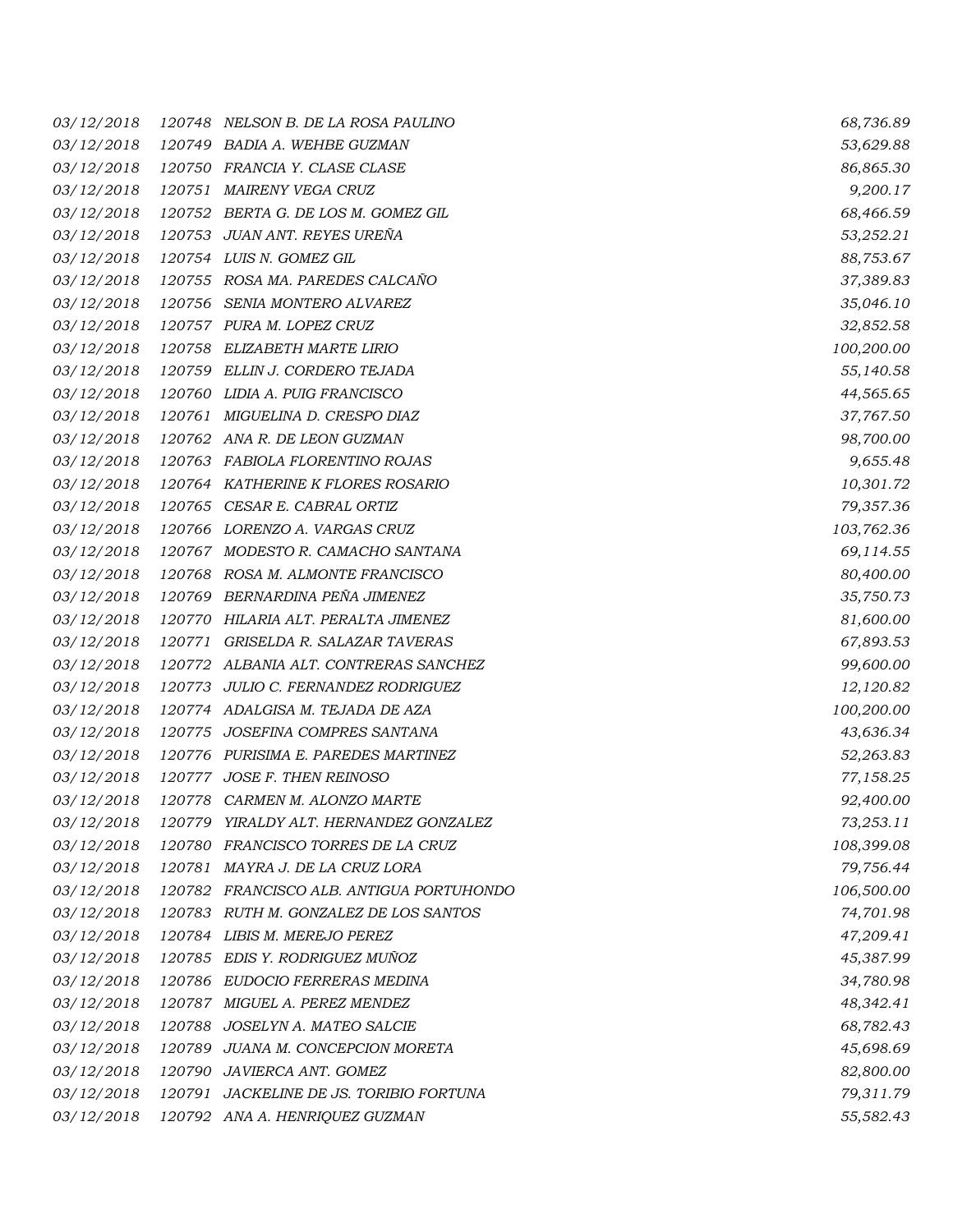| 03/12/2018 |        | 120793 BRUNILDA FORTUNA RUBEN           | 46,831.70  |
|------------|--------|-----------------------------------------|------------|
| 03/12/2018 |        | 120794 ALEYDA FRANCO TEJADA             | 111,833.03 |
| 03/12/2018 |        | 120795 RAMON ALB. ROMANO CONTRERAS      | 52,874.50  |
| 03/12/2018 |        | 120796 WANDA Y. VARGAS PERALTA          | 110,400.00 |
| 03/12/2018 |        | 120797 JOSE N. ESTEVEZ RODRIGUEZ        | 40,106.07  |
| 03/12/2018 |        | 120798 MANUEL E. MANCEBO CASTILLO       | 4,090.56   |
| 03/12/2018 |        | 120799 ALEJANDRINA CORDERO              | 4,395.18   |
| 03/12/2018 |        | 120800 YEISEL M. ROSARIO RAMIREZ        | 6,606.80   |
| 03/12/2018 |        | 120801 MAXIMILIANO PEGUERO DE AZA       | 59,672.68  |
| 03/12/2018 |        | 120802 MABELYN F. BERNARD ORTIZ         | 14,495.17  |
| 03/12/2018 |        | 120803 ANTHONY A. RODRIGUEZ PAULINO     | 13,477.97  |
| 03/12/2018 |        | 120804 TIOLA PIMENTEL RAMIREZ           | 5,831.22   |
| 03/12/2018 |        | 120805 ROSAURA CAPELLAN CASTILLO        | 10,236.26  |
| 03/12/2018 |        | 120806 AMAURIS A. PEÑA GARCIA           | 35,123.79  |
| 03/12/2018 |        | 120807 OSCAR MOQUETE CUEVAS             | 61,938.74  |
| 03/12/2018 |        | 120808 ROSA H. NUÑEZ MERCEDES           | 55,140.58  |
| 03/12/2018 |        | 120809 VALENTINA A. MATOS DE LOS SANTOS | 35,123.78  |
| 03/12/2018 |        | 120810 KATHERIN SEVERINO DE LA CRUZ     | 6,726.40   |
| 03/12/2018 |        | 120811 ROSSEMARY HENRIQUEZ LEYBA        | 15,608.48  |
| 03/12/2018 |        | 120812 HAROLIN CASTILLO FRANCISCO       | 10,310.74  |
| 03/12/2018 |        | 120813 MARIA E. ESTEVEZ MEJIA           | 37,151.65  |
| 03/12/2018 |        | 120814 ANGELA TAVERAS MARTE CAPELLAN    | 3,000.00   |
| 03/12/2018 |        | 120815 ARIDIO ANT. MERCEDES SONE        | 3,000.00   |
| 03/12/2018 |        | 120816 CLAUDIA ALMONTE                  | 3,000.00   |
| 03/12/2018 |        | 120817 MARIA DIVINA GOMEZ TAVERAS       | 3,000.00   |
| 03/12/2018 |        | 120818 EDUARDO MEJIA JIMENEZ            | 3,000.00   |
| 03/12/2018 |        | 120819 EDUVIGES MA. ACOSTA VARGAS       | 3,000.00   |
| 03/12/2018 | 120820 | ENMANUELA ARIAS MARTINEZ                | 3,000.00   |
| 03/12/2018 |        | 120821 FRANCISCO A. LIZARDO GOMEZ       | 3,000.00   |
| 03/12/2018 |        | 120822 FRANCISCO LENDOR SANABIA         | 3,000.00   |
| 03/12/2018 |        | 120823 GERTRUDIS FIGUEROA CRISOSTOMO    | 3,000.00   |
| 03/12/2018 | 120824 | MARIA ALT. PAULINO DE LOS S.            | 3,000.00   |
| 03/12/2018 | 120825 | MODESTO ACOSTA VARGAS                   | 3,000.00   |
| 03/12/2018 |        | 120826 NEOLFIS WALKIRA FAMILIA MORA     | 3,000.00   |
| 03/12/2018 | 120827 | WENDY MONTILLA REYES                    | 3,000.00   |
| 03/12/2018 | 120828 | YUDERKYS RODRIGUEZ N.                   | 3,000.00   |
| 03/12/2018 | 120829 | MARTHA L. ROMAN CORCINO                 | 3,000.00   |
| 03/12/2018 | 120830 | BENJAMIN PEREZ FELIZ                    | 5,000.00   |
| 03/12/2018 | 120831 | JOSEFINA DEL P. PINEDA K.               | 6,000.00   |
| 03/12/2018 | 120832 | DIANA ALT. RODRIGUEZ MARTINEZ           | 6,000.00   |
| 03/12/2018 | 120833 | YUNILSSIS L. ABREU VASQUEZ              | 3,000.00   |
| 03/12/2018 |        | 120834 RAFAEL A. DIAZ CASTILLO          | 3,000.00   |
| 03/12/2018 |        | 120835 ANEUDY J. MENDEZ FERRERAS        | 3,000.00   |
| 03/12/2018 |        | 120836 NAOMY N. PEREZ RICHARDSON        | 3,000.00   |
| 03/12/2018 |        | 120837 CLARA ROSANNA REYES R.           | 1,750.00   |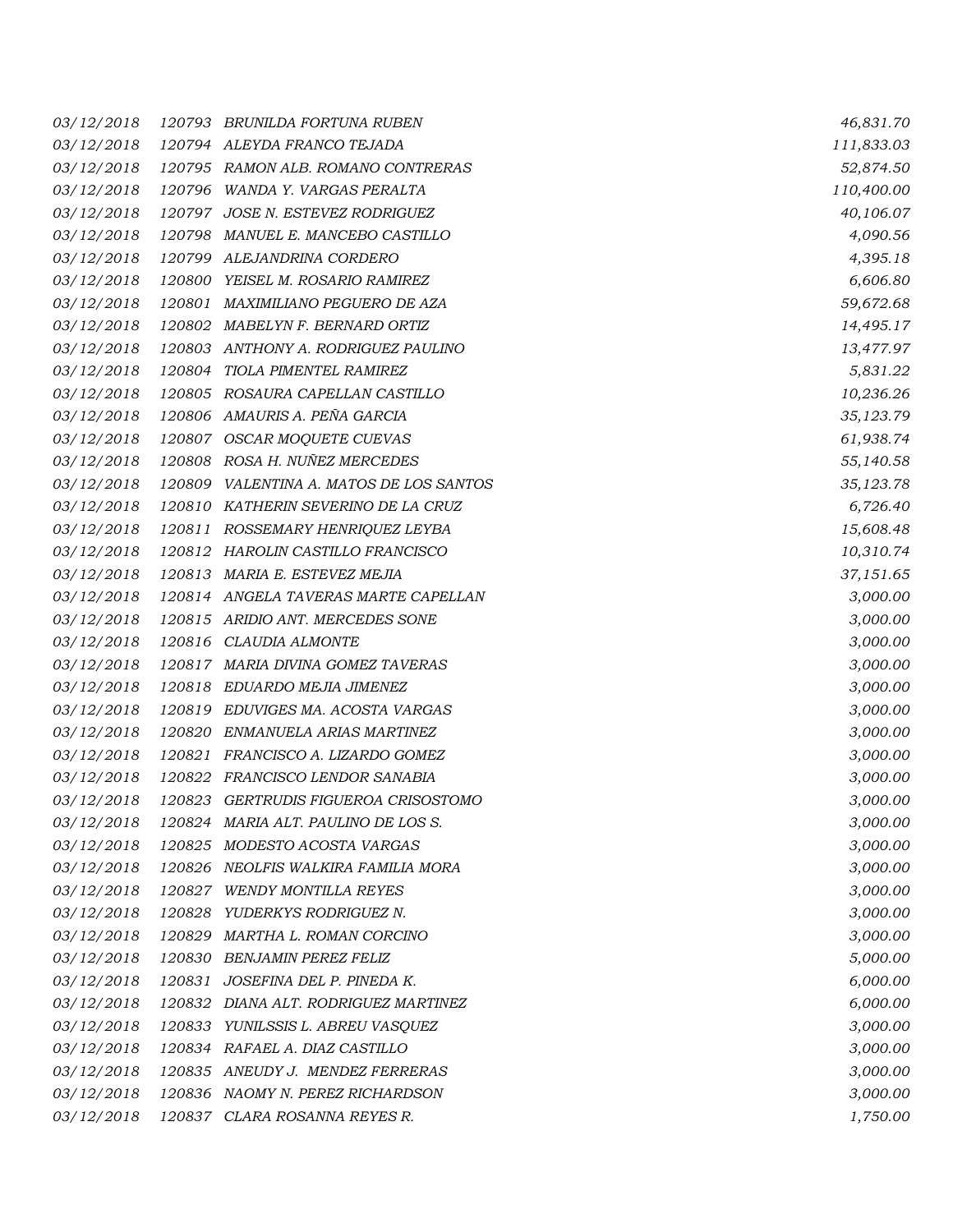| 03/12/2018 | 120838 | MIULBY MARIA DE LA ROSA                     | 1,750.00  |
|------------|--------|---------------------------------------------|-----------|
| 03/12/2018 |        | 120839 WELLINGTON A. FELICIANO PINEDA       | 1,750.00  |
| 04/12/2018 |        | 120840 MARCIA LUGO VDA. GUILIANI            | 66,528.00 |
| 04/12/2018 |        | 120841 GELLIN ALMONTE MARRERO VDA. MATOS    | 18,900.00 |
| 04/12/2018 |        | 120842 JUANA J. FABIAN CARRERAS             | 188.37    |
| 04/12/2018 | 120843 | SOCORRO YOCAIRA GONZALEZ                    | 990.29    |
| 04/12/2018 |        | 120844 ALTAGRACIA M. ACEVEDO S.             | 2,816.00  |
| 04/12/2018 |        | 120845 ANA A. FERMIN MOREY                  | 21,684.80 |
| 04/12/2018 |        | 120846 ANA DE LOS ANGELES FERREIRA          | 772.00    |
| 04/12/2018 |        | 120847 ANA LIDIA JIMENEZ                    | 5,201.40  |
| 04/12/2018 |        | 120848 BRUCELA MATOS                        | 1,356.71  |
| 04/12/2018 |        | 120849 CARMEN GARCIA VDA. CALDERON          | 0.00      |
| 04/12/2018 |        | 120850 CRISTINA A. RODRIGUEZ VDA. C.        | 0.00      |
| 04/12/2018 |        | 120851 DANIELA ESTRELLA VDA. C.             | 2,037.00  |
| 04/12/2018 |        | 120852 DOMINGO V. TAVERAS                   | 326.03    |
| 04/12/2018 |        | 120853 FILOMENA DE LA CRUZ                  | 2,151.36  |
| 04/12/2018 |        | 120854 GLADYS GUERRERO AVILA VDA. SANTANA   | 45,379.20 |
| 04/12/2018 |        | 120855 GLADYS RIVERA                        | 758.16    |
| 04/12/2018 |        | 120856 JESUCITA ANGELA NOVA                 | 2,869.02  |
| 04/12/2018 |        | 120857 LEONIDAS DE LA CRUZ C.               | 1,408.43  |
| 04/12/2018 |        | 120858 MELANEA DEL ROSARIO                  | 2,520.00  |
| 04/12/2018 |        | 120859 MAGINA MORALES VDA. GERMAN           | 594.25    |
| 04/12/2018 |        | 120860 MARIA E. JAQUEZ MARTINEZ VDA. N.     | 1,964.00  |
| 04/12/2018 |        | 120861 MARIA MEDINA POLANCO                 | 982.00    |
| 04/12/2018 |        | 120862 MARTHA M. ROSARIO                    | 1,093.00  |
| 04/12/2018 |        | 120863 MERCEDES LILIAN TEJEDA               | 4,528.00  |
| 04/12/2018 |        | 120864 MILAGROS A. MEDINA N. DE FIORINELLY  | 3,240.00  |
| 04/12/2018 |        | 120865 MIRTA MATEO REYES                    | 3,071.40  |
| 04/12/2018 |        | 120866 OLGA M. PERALTA                      | 9,355.50  |
| 04/12/2018 |        | 120867 RAFAELA ESPINAL                      | 1,342.50  |
| 04/12/2018 | 120868 | SOCORRO DEL C. PERDOMO RECIO                | 25,200.00 |
| 04/12/2018 | 120869 | SOL DE LUZ LOPEZ VDA. QUINONEZ              | 20,956.32 |
| 04/12/2018 |        | 120870 TEOFILA REYES VDA. CONTRERAS         | 1,276.12  |
| 04/12/2018 | 120871 | TEREZA BAEZ PEREZ                           | 8,302.50  |
| 04/12/2018 |        | 120872 VILMA VARGAS VDA. BAUTISTA           | 26,626.00 |
| 04/12/2018 |        | 120873 VIRGINIA DE JESUS ORGUIN VDA. ARIAS  | 3,308.10  |
| 04/12/2018 | 120874 | RAFAELA SANTANA REYES                       | 1,536.00  |
| 04/12/2018 | 120875 | JUSTINA DONE SIERRA                         | 4,590.00  |
| 04/12/2018 | 120876 | DISELA ALT. MADERA B.                       | 3,966.52  |
| 04/12/2018 |        | 120877 GERVACIA A. SOLANO TORRES DE ALVAREZ | 59,400.00 |
| 04/12/2018 | 120878 | GIRULSA I. GRULLON MICHEL                   | 9,315.00  |
| 04/12/2018 | 120879 | MARIA CONSUELO MARTINEZ                     | 1,092.65  |
| 04/12/2018 | 120880 | MERY ALT. RODRIGUEZ VDA. DE TAVERA          | 21,008.99 |
| 04/12/2018 | 120881 | REINA T. RONDON DE SILVESTRE                | 69,144.90 |
| 04/12/2018 | 120882 | SERAPIA REYES GONZALEZ                      | 8,100.00  |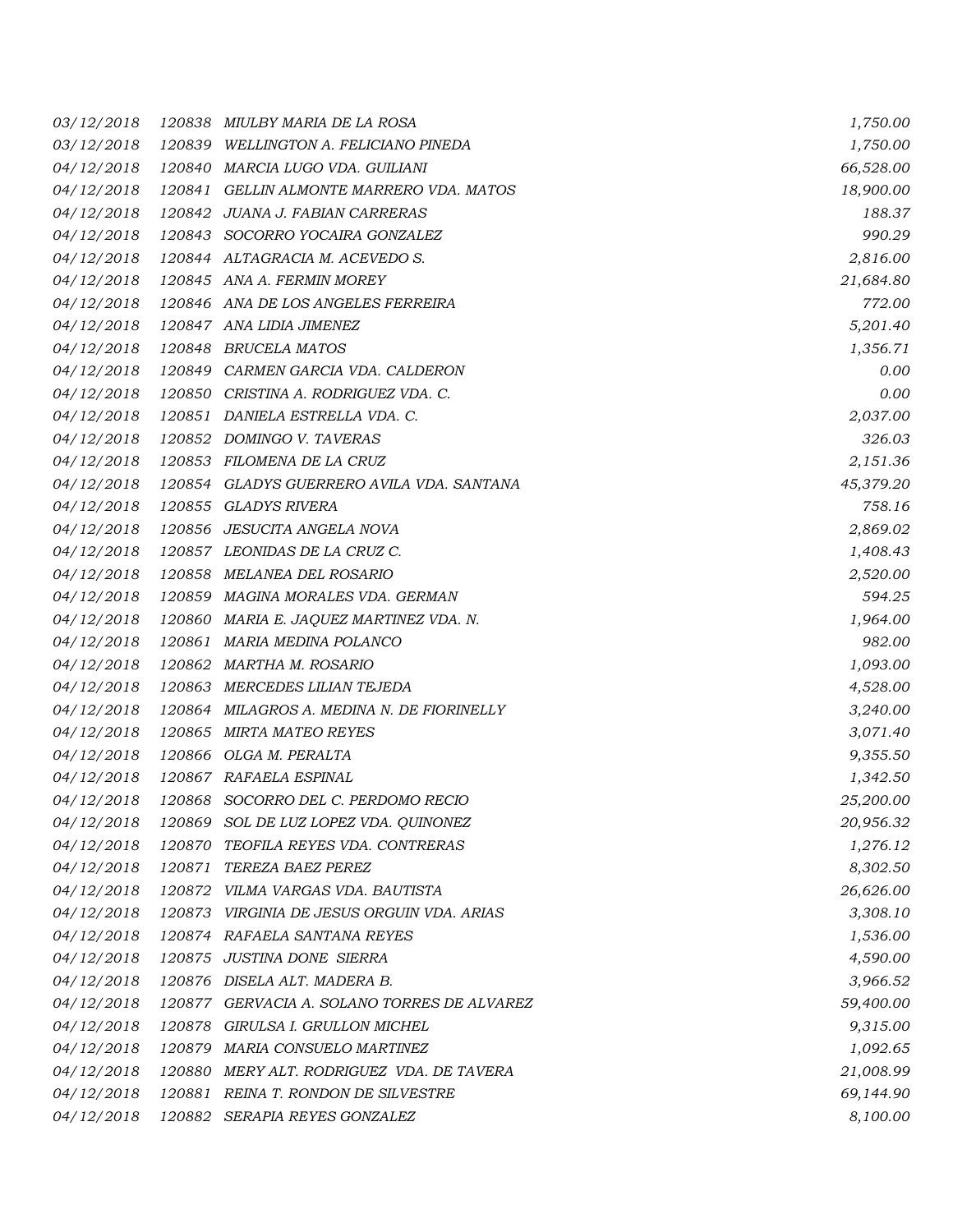| 04/12/2018 |        | 120883 WILHELMINA SUERO MENDEZ                 | 71,280.00  |
|------------|--------|------------------------------------------------|------------|
| 04/12/2018 |        | 120884 AFRA SUERO RECIO                        | 1,547.33   |
| 04/12/2018 |        | 120885 IDELIZA GARCIA MARTINEZ                 | 6,464.88   |
| 04/12/2018 |        | 120886 SANTIAGO DE LA CRUZ RINCON              | 2,784.53   |
| 04/12/2018 |        | 120887 MARIA E. DEL S. DE M. VENTURA DE M.     | 66,528.00  |
| 04/12/2018 |        | 120888 OLGA SEGURA GALVAN                      | 4,158.00   |
| 04/12/2018 |        | 120889 PLICIDA C. PANIAGUA SIERRA DE GUTIERREZ | 42,858.60  |
| 04/12/2018 |        | 120890 RAFAELA SILENE CARLOT CASTRO            | 5,821.20   |
| 04/12/2018 |        | 120891 TERESITA DEL ROSARIO CASTILLO S.        | 3,072.00   |
| 04/12/2018 |        | 120892 DANIS I. E. DEL C. DE JS. BRITO GOMEZ   | 18,630.00  |
| 04/12/2018 |        | 120893 DIGNA LANTIGUA ADAMES                   | 5,934.00   |
| 04/12/2018 |        | 120894 ROSALINA MORALES M. DE DE LA CRUZ       | 28,878.00  |
| 04/12/2018 |        | 120895 BERNARDINA RAMIREZ                      | 8,729.35   |
| 04/12/2018 |        | 120896 BRIGIDO RAFAEL MARTINEZ                 | 3,072.00   |
| 04/12/2018 |        | 120897 DAMARIS M. CANELA CORPORAN              | 3,547.98   |
| 04/12/2018 |        | 120898 DIGNA M. VALENZUELA C. DE HAMILTON      | 3,142.20   |
| 04/12/2018 |        | 120899 GUSTAVO A. SUBERO ALMON                 | 59,875.20  |
| 04/12/2018 | 120900 | MARIA ALT. BEJARAN P. DE DOMINGUEZ             | 3,072.00   |
| 04/12/2018 |        | 120901 MARINO ALB. RODRIGUEZ VALDEZ            | 2,996.25   |
| 04/12/2018 |        | 120902 MONICA CRUZ DE GUERRA                   | 4,082.33   |
| 04/12/2018 |        | 120903 SONIA DE LOS A. REYES T. DE S.          | 4,050.00   |
| 04/12/2018 |        | 120904 YVELISSE FELIZ GARCIA                   | 4,956.45   |
| 04/12/2018 |        | 120905 AGUEDA DE JS. ROSARIO DE P.             | 2,456.64   |
| 04/12/2018 |        | 120906 AMANDA I. CASTILLO F. DE PUJOLS         | 39,986.62  |
| 04/12/2018 |        | 120907 AMPARO JEREZ DE JESUS                   | 2,841.60   |
| 04/12/2018 |        | 120908 ANA C. MENDEZ GOMEZ DE M.               | 3,139.20   |
| 04/12/2018 | 120909 | JISSEL Y. NARANJO TEJADA                       | 20,218.55  |
| 04/12/2018 | 120910 | MARIANA PINA                                   | 5,139.53   |
| 04/12/2018 |        | 120911 MIREYA ROJAS                            | 3,072.00   |
| 04/12/2018 | 120912 | SONIA MARGARITA CEDENO D.                      | 160,263.12 |
| 04/12/2018 |        | 120913 XIOMARA E. HIRUJO DE MARTE              | 40,043.14  |
| 04/12/2018 |        | 120914 EUDIS MICAEL MATOS MATOS                | 16,019.75  |
| 04/12/2018 |        | 120915 MARCOS JOSE GUZMAN                      | 2,066.00   |
| 04/12/2018 | 120916 | WILSON A. DE LA PAZ PEREZ                      | 2,933.62   |
| 04/12/2018 |        | 120917 YOLAINE ALT. POLANCO VASQUEZ            | 1,366.00   |
| 04/12/2018 | 120918 | DULCE MA. POLANCO TORIBIO                      | 1,055.50   |
| 04/12/2018 | 120919 | FILADELFIA DEL ROSARIO SOSA                    | 1,620.00   |
| 04/12/2018 | 120920 | DELCI ALT. FRANCISCO RAMIREZ                   | 2,152.00   |
| 04/12/2018 |        | 120921 ANDREA ALCANTARA                        | 944.27     |
| 04/12/2018 | 120922 | TEODORA ALMANZAR                               | 2,428.11   |
| 04/12/2018 |        | 120923 MERCEDES FELIZ SANCHEZ                  | 1,283.60   |
| 04/12/2018 | 120924 | MARILYN PENA GONZALEZ                          | 445.51     |
| 04/12/2018 |        | 120925 THELMA S. CANDELARIO B.                 | 1,987.20   |
| 04/12/2018 |        | 120926 FARINA L. PEREZ JIMENEZ                 | 1,856.76   |
| 04/12/2018 |        | 120927 RAMONA HERNANDEZ VILLAR                 | 928.38     |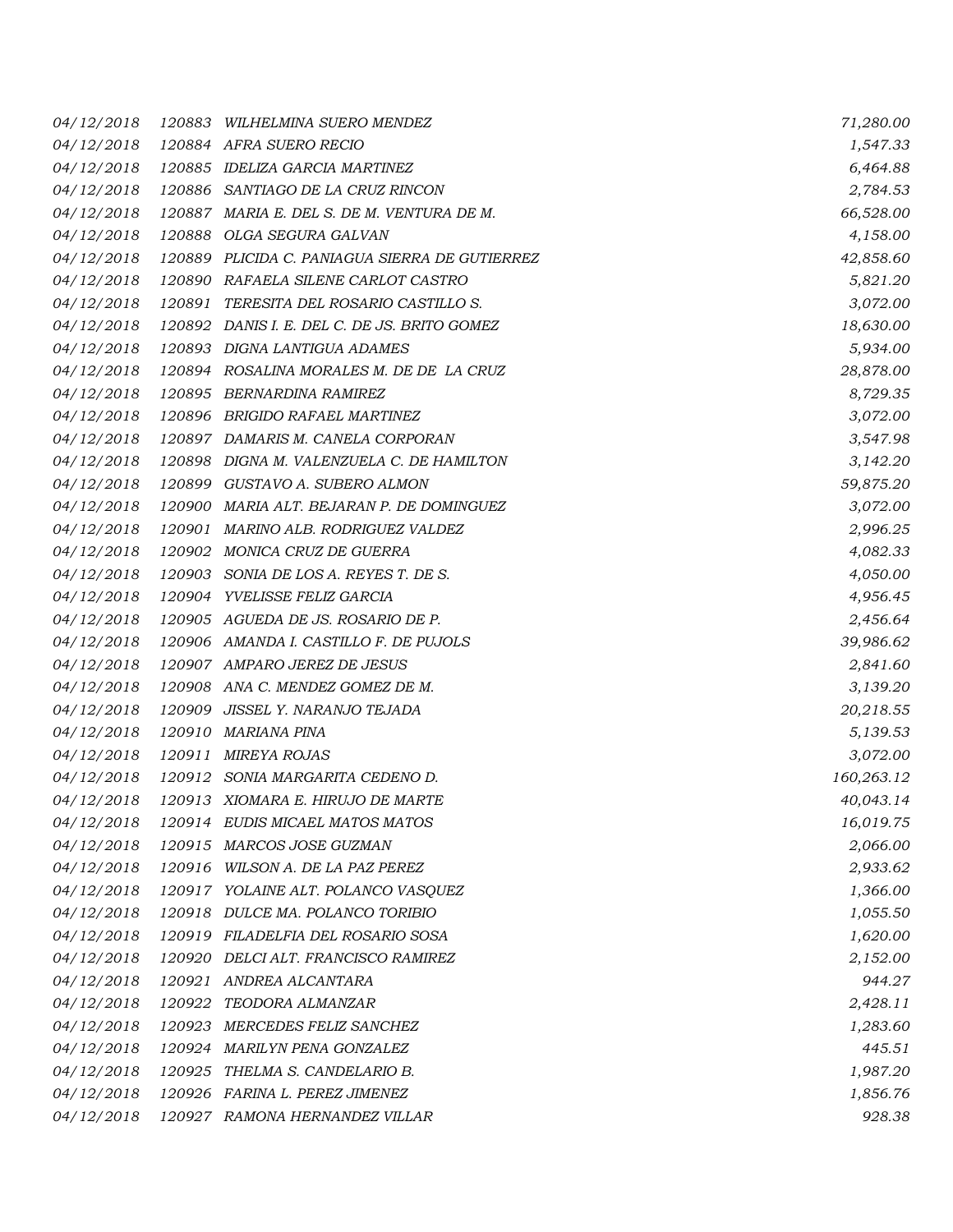| 04/12/2018 |        | 120928 ERIKA M. ESPINAL ABREU                 | 517.50    |
|------------|--------|-----------------------------------------------|-----------|
| 04/12/2018 |        | 120929 JOSE E. PENA VARGAS O GLORIA DIAZ BAEZ | 8,444.60  |
| 04/12/2018 |        | 120930 AMARILIS A. CHECO R.                   | 610.65    |
| 04/12/2018 |        | 120931 DILCIA MERCEDES DE LOS SANTOS          | 3,638.25  |
| 04/12/2018 |        | 120932 JUANA J. FABIAN CARRERAS               | 2,260.44  |
| 04/12/2018 |        | 120933 NEREYDA J. ROSARIO                     | 974.81    |
| 04/12/2018 |        | 120934 SOCORRO YOCAIRA GONZALEZ               | 1,980.58  |
| 04/12/2018 |        | 120935 DINORAH DEL C. HERNANDEZ SALAZAR       | 610.65    |
| 04/12/2018 |        | 120936 MERY ALT. RODRIGUEZ VDA. DE TAVERA     | 15,756.74 |
| 04/12/2018 |        | 120937 RAFAEL BOLIVAR FERMIN LOPEZ            | 14,374.80 |
| 04/12/2018 | 120938 | WANDER VIZCAINO RAMIREZ                       | 7,692.97  |
| 04/12/2018 |        | 120939 JUAN DOMINGUEZ ALMONTE                 | 3,606.95  |
| 04/12/2018 |        | 120940 JISSEL Y. NARANJO TEJADA               | 20,218.55 |
| 04/12/2018 |        | 120941 MARCIO VELOZ MAGGIOLO                  | 16,432.20 |
| 04/12/2018 |        | 120942 IDELIZA GARCIA MARTINEZ                | 6,464.88  |
| 04/12/2018 |        | 120943 AGUEDA DE JS. ROSARIO DE PENA          | 2,456.64  |
| 04/12/2018 |        | 120944 XIOMARA E. HIRUJO DE MARTE             | 20,021.57 |
| 04/12/2018 |        | 120945 DAYSI J. MEJIA BERROA                  | 20,021.57 |
| 04/12/2018 |        | 120946 LUIS MIGUEL PENA                       | 5,139.36  |
| 04/12/2018 |        | 120947 ROBIN DE JESUS DEL ORBE GENAO          | 8,631.05  |
| 04/12/2018 |        | 120948 CARMEN GARCIA VDA. CALDERON            | 0.00      |
| 04/12/2018 |        | 120949 CRISTINA A. RODRIGUEZ VDA. C.          | 2,592.00  |
| 04/12/2018 |        | 120950 CARMEN GARCIA VDA. CALDERON            | 1,321.92  |
| 05/12/2018 |        | 120951 SULY Y. ABREU CALCAGNO                 | 7,520.26  |
| 05/12/2018 |        | 120952 NATALIE M. CALDERON LOPEZ              | 18,207.47 |
| 05/12/2018 |        | 120953 YOMAIRIS MONTERO MEDINA                | 32,245.88 |
| 06/12/2018 |        | 120954 PABLO G. TORRES ECHAVARRIA             | 8,568.18  |
| 06/12/2018 | 120955 | JASMILEY J. PEREZ ORTIZ                       | 20,035.56 |
| 06/12/2018 |        | 120956 EFRAIN ANT. FELIX FELIX                | 22,450.85 |
| 06/12/2018 |        | 120957 STANLEY DE LOS SANTOS HERRERA          | 3,004.62  |
| 06/12/2018 |        | 120958 CONSEJO DEL PODER JUDICIAL             | 60,847.47 |
| 06/12/2018 | 120959 | CONSEJO DEL PODER JUDICIAL                    | 33,958.57 |
| 12/12/2018 |        | 120960 TIRSO SANCHEZ ABREU                    | 32,926.00 |
| 12/12/2018 |        | 120961 CRUZ N. DE LOS SANTOS VELAZQUEZ        | 21,240.00 |
| 12/12/2018 | 120962 | MARTHA FRIAS CASTRO                           | 20,740.00 |
| 12/12/2018 | 120963 | CRISTIANA M. RAMIREZ ABREU                    | 32,066.67 |
| 12/12/2018 |        | 120964 SANTO PAYANO FIGUEROA                  | 38,380.00 |
| 12/12/2018 |        | 120965 MANUEL DE JS. SEGURA DIAZ              | 19,943.33 |
| 12/12/2018 |        | 120966 RAMON ANT. MATOS                       | 12,151.67 |
| 12/12/2018 |        | 120967 FELICINDA CONSTANZO GONZALEZ           | 10,508.27 |
| 12/12/2018 |        | 120968 CANDIDA V. GARCIA SOTO                 | 39,829.50 |
| 12/12/2018 | 120969 | GUISSEPE G. ROSA RODRIGUEZ                    | 49,135.67 |
| 12/12/2018 | 120970 | <b>JULIO CUEVAS</b>                           | 18,821.67 |
| 12/12/2018 |        | 120971 HECTOR R. CUELLO GUZMAN                | 26,443.50 |
| 12/12/2018 |        | 120972 EVELYN G. MARINEZ REYNOSO              | 23,070.12 |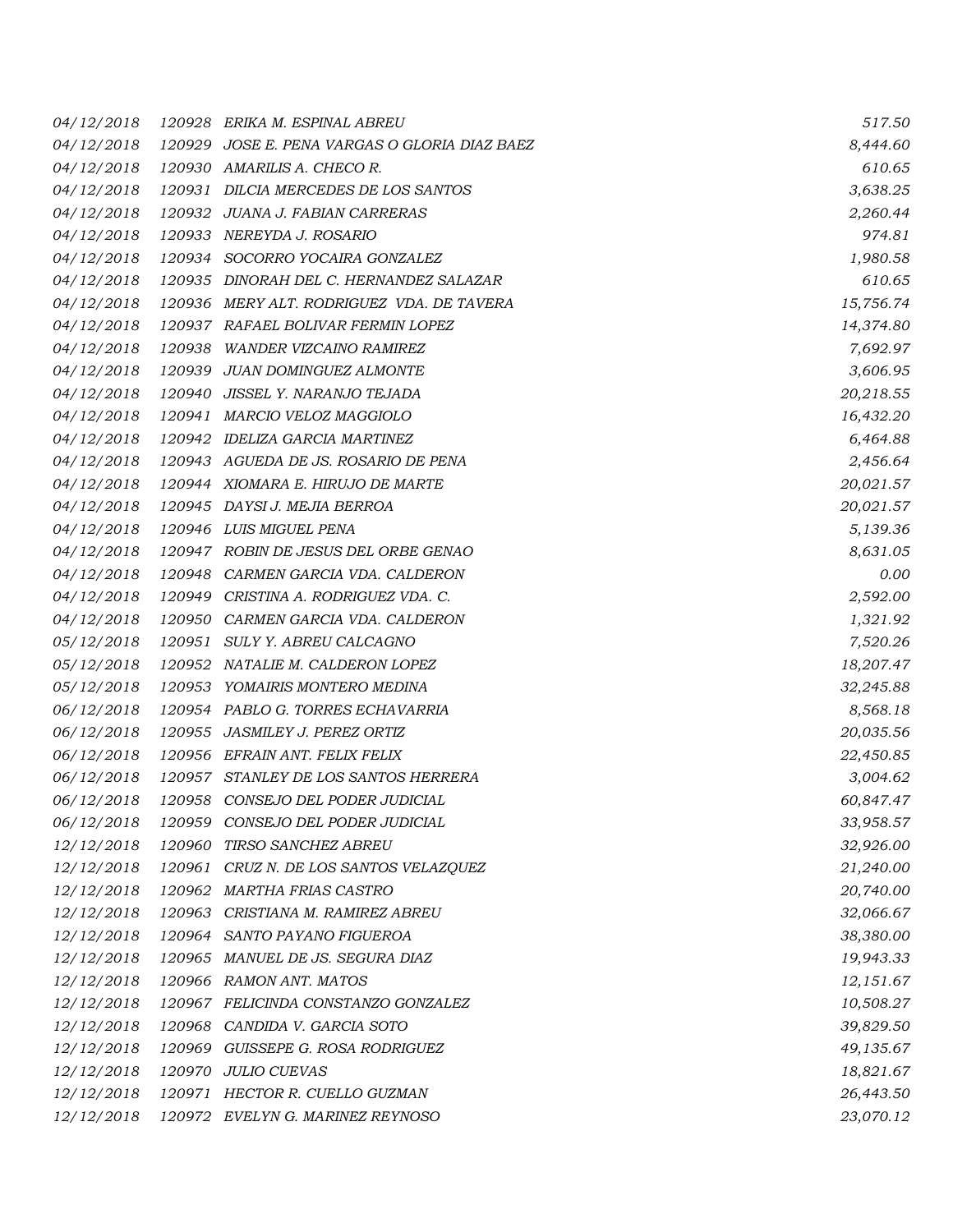| 12/12/2018 |        | 120973 YANNY J. MORENO DE LA CRUZ            | 11,604.77    |
|------------|--------|----------------------------------------------|--------------|
| 12/12/2018 |        | 120974 LAIYONIL D. URBAEZ BRITO              | 24,714.34    |
| 12/12/2018 |        | 120975 ROXY C. MORLA DIAZ                    | 6,224.09     |
| 12/12/2018 |        | 120976 ALDAUCY NUNEZ CRUZ                    | 11,571.67    |
| 12/12/2018 |        | 120977 CONSEJO DEL PODER JUDICIAL            | 3,500.00     |
| 12/12/2018 | 120978 | CONSEJO DEL PODER JUDICIAL                   | 6,848.24     |
| 12/12/2018 | 120979 | BANCO DE RESERVAS DE LA REPUBLICA DOMINICANA | 19,845.06    |
| 12/12/2018 | 120980 | COOPNASEJU                                   | 36,466.97    |
| 12/12/2018 |        | 120981 ALFONSO ML. PAULINO GONZALEZ          | 1,410,393.60 |
| 12/12/2018 |        | 120982 ISABEL E. DE LOS SANTOS GOMEZ         | 6,018.18     |
| 12/12/2018 |        | 120983 FONDO DE PENSIONES Y JUBILACIONES     | 7,613.29     |
| 12/12/2018 |        | 120984 COOPNASEJU                            | 25,049.68    |
| 12/12/2018 |        | 120985 CONSEJO DEL PODER JUDICIAL            | 649.65       |
| 12/12/2018 |        | 120986 CONSEJO DEL PODER JUDICIAL            | 1,750.00     |
| 12/12/2018 |        | 120987 CARLOS ML. PEREZ FLORENTINO           | 8,237.87     |
| 12/12/2018 | 120988 | CONSEJO DEL PODER JUDICIAL                   | 5,178.80     |
| 12/12/2018 |        | 120989 CONSEJO DEL PODER JUDICIAL            | 15,028.64    |
| 12/12/2018 | 120990 | CONSEJO DEL PODER JUDICIAL                   | 254.72       |
| 12/12/2018 |        | 120991 ALFONSO ML. PAULINO GONZALEZ          | 173,723.20   |
| 12/12/2018 |        | 120992 MILDRED L. FLORES ISAMBERT            | 14,060.67    |
| 12/12/2018 |        | 120993 ELISA C. ASUNCION ROMERO              | 0.00         |
| 12/12/2018 |        | 120994 BETHANIA M. PAULINO MARTE             | 3,425.00     |
| 12/12/2018 |        | 120995 ELISA C. ASUNCION ROMERO              | 11,702.67    |
| 12/12/2018 |        | 120996 MARITZA PAULINO                       | 9,782.37     |
| 12/12/2018 |        | 120997 ROSA LOPEZ MARTINEZ                   | 9,782.37     |
| 12/12/2018 |        | 120998 PURA ALT. GERMAN                      | 9,782.37     |
| 12/12/2018 |        | 120999 BELQUIS ANT. GUZMAN MARTINEZ          | 9,782.37     |
| 12/12/2018 |        | 121000 JOSE L. SANTANA SANTANA               | 9,782.37     |
| 12/12/2018 |        | 121001 ESTHER MA. RODRIGUEZ GUZMAN           | 9,782.37     |
| 12/12/2018 |        | 121002 ROSMERY L. ORTIZ HERNANDEZ            | 9,782.37     |
| 12/12/2018 | 121003 | SANTA PEÑA ORTEGA                            | 9,782.37     |
| 12/12/2018 |        | 121004 MARIA E. MERCEDES PENA                | 9,782.37     |
| 12/12/2018 |        | 121005 ANA ANT. ORTEGA RODRIGUEZ             | 9,782.37     |
| 12/12/2018 |        | 121006 LIBANESA BERROA                       | 9,782.37     |
| 12/12/2018 |        | 121007 AMARILIS HERNANDEZ REYNOSO            | 9,782.37     |
| 12/12/2018 |        | 121008 AMINTA R. GONZALEZ GIL                | 9,782.37     |
| 12/12/2018 |        | 121009 CELESTINA M. UREÑA JOHNSON            | 9,782.37     |
| 12/12/2018 |        | 121010 SALOMON CORDERO                       | 9,782.37     |
| 12/12/2018 |        | 121011 PEDRO MANZUETA                        | 9,782.37     |
| 12/12/2018 |        | 121012 YOLANDA DE LOS SANTOS                 | 9,782.37     |
| 12/12/2018 |        | 121013 RAMONA HERNANDEZ VILLAR               | 9,782.37     |
| 12/12/2018 |        | 121014 ISABEL ARBOLEDA FELIZ                 | 9,782.37     |
| 12/12/2018 |        | 121015 LUIS A. BUTTEN                        | 9,782.37     |
| 12/12/2018 |        | 121016 TANIA R. RIVAS DUARTE                 | 7,086.17     |
| 12/12/2018 |        | 121017 SOMARY N. OSORIO JAVIER               | 14,628.33    |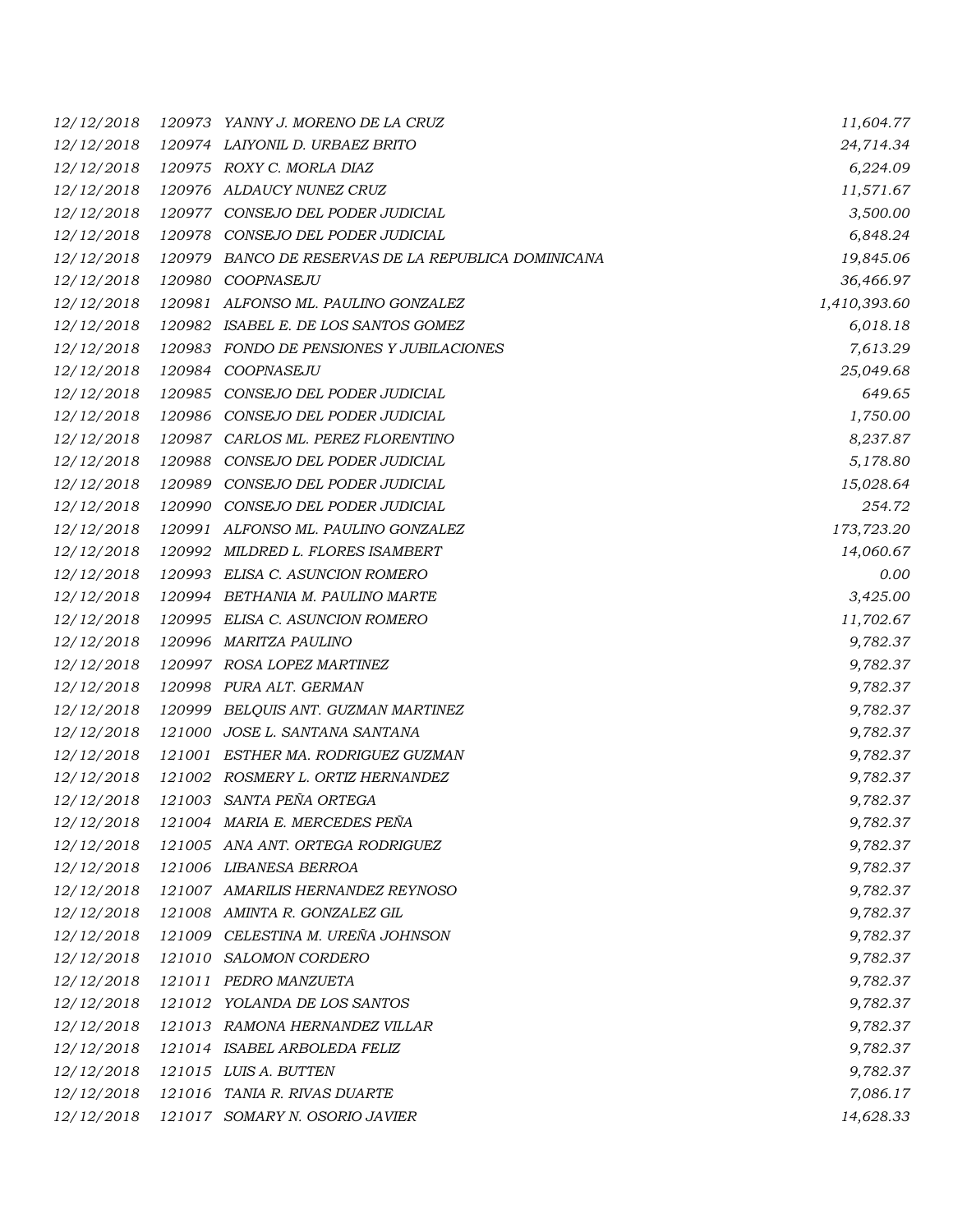| 12/12/2018 |        | 121018 JOSE F. TORRES TAVAREZ             | 8,651.84   |
|------------|--------|-------------------------------------------|------------|
| 12/12/2018 |        | 121019 ELIN E. CARVAJAL CRUZ              | 20,875.33  |
| 12/12/2018 |        | 121020 JANNA L. CRUZ FERNANDEZ            | 14,878.00  |
| 12/12/2018 |        | 121021 HUMBERTO ML. MARTY GALVEZ          | 7,812.07   |
| 12/12/2018 |        | 121022 LAURA LIZ LUCIANO                  | 22,500.00  |
| 12/12/2018 |        | 121023 SERGIA O. SEVERINO PEREZ           | 7,466.40   |
| 12/12/2018 |        | 121024 FREDDY A. PEREZ DE LA CRUZ         | 5,876.33   |
| 12/12/2018 |        | 121025 REYNA D. ASENCIO BATISTA           | 8,951.67   |
| 12/12/2018 |        | 121026 JUAN M. GOMEZ OVALLES              | 5,633.00   |
| 12/12/2018 |        | 121027 ELIUD E. GARCIA TIFA               | 4,666.50   |
| 12/12/2018 |        | 121028 FRANKLIN ML. CARIDAD MILLORD       | 2,696.20   |
| 12/12/2018 |        | 121029 JUANA VALLEJO PAREDES              | 2,557.93   |
| 12/12/2018 |        | 121030 ERIKA C. DE LA ROSA RAMIREZ        | 4,410.33   |
| 12/12/2018 |        | 121031 PAMELA BOCIO JIMENEZ               | 4,410.33   |
| 12/12/2018 |        | 121032 ELIZABETH DE LOS SANTOS AQUINO     | 1,624.63   |
| 12/12/2018 |        | 121033 FRANCISCO A. RAMIREZ LIRIANO       | 1,624.63   |
| 12/12/2018 |        | 121034 ISAURA M. SOSA SANTOS DE RODRIGUEZ | 1,624.63   |
| 12/12/2018 |        | 121035 AMBROCIA TEJADA OTAÑO              | 2,765.33   |
| 12/12/2018 |        | 121036 YOLANDA MARTINEZ                   | 1,866.60   |
| 12/12/2018 |        | 121037 MAIRA ALCANTARA PEREZ              | 9,436.70   |
| 12/12/2018 | 121038 | CONSEJO DEL PODER JUDICIAL                | 4,583.33   |
| 12/12/2018 |        | 121039 CONSEJO DEL PODER JUDICIAL         | 3,681.66   |
| 12/12/2018 |        | 121040 COOPNASEJU                         | 103,559.97 |
| 12/12/2018 |        | 121041 MARBELY LEONARDO BLANCO            | 3,144.00   |
| 13/12/2018 |        | 121042 ARAMIS ANT. RODRIGUEZ INOA         | 40,439.33  |
| 13/12/2018 |        | 121043 JUAN A. MANON GARCIA               | 19,002.69  |
| 13/12/2018 |        | 121044 ESMARLYN RODRIGUEZ JAQUEZ          | 6,500.96   |
| 13/12/2018 |        | 121045 DANA A. MEDINA COLLADO             | 43,421.87  |
| 13/12/2018 |        | 121046 LILIAN C. CRUZ GARCIA              | 13,224.44  |
| 13/12/2018 |        | 121047 AURELIA ORTIZ CASTRO               | 1,121.03   |
| 13/12/2018 |        | 121048 WALKIDIA PERREAUX BALBUENA         | 94.32      |
| 13/12/2018 | 121049 | STEPHANIE PENALO BONILLA                  | 11,436.46  |
| 13/12/2018 | 121050 | SHEILA M. DISLA NUNEZ                     | 1,059.79   |
| 13/12/2018 | 121051 | ROSA M. ESPINO LIRIANO                    | 28,000.00  |
| 13/12/2018 | 121052 | COOPNASEJU                                | 81,419.21  |
| 13/12/2018 | 121053 | CONSEJO DEL PODER JUDICIAL                | 19,250.00  |
| 13/12/2018 | 121054 | CONSEJO DEL PODER JUDICAL                 | 51,844.39  |
| 14/12/2018 |        | 121055 EDWIN A. ESTEVEZ RAMOS             | 27,191.61  |
| 14/12/2018 |        | 121056 MARIA V. TORRES CAPELLAN           | 15,378.76  |
| 14/12/2018 |        | 121057 MERY C. MATTA HILARIO              | 24,473.36  |
| 14/12/2018 | 121058 | THELMA V. REYES GARCIA                    | 32,631.12  |
| 14/12/2018 |        | 121059 NELSON B. DE LA ROSA PAULINO       | 32,631.14  |
| 14/12/2018 |        | 121060 FRANCIA Y. CLASE CLASE             | 20,394.46  |
| 14/12/2018 |        | 121061 MANUEL VASQUEZ                     | 45,686.11  |
| 14/12/2018 |        | 121062 MAIRENY VEGA CRUZ                  | 16,093.00  |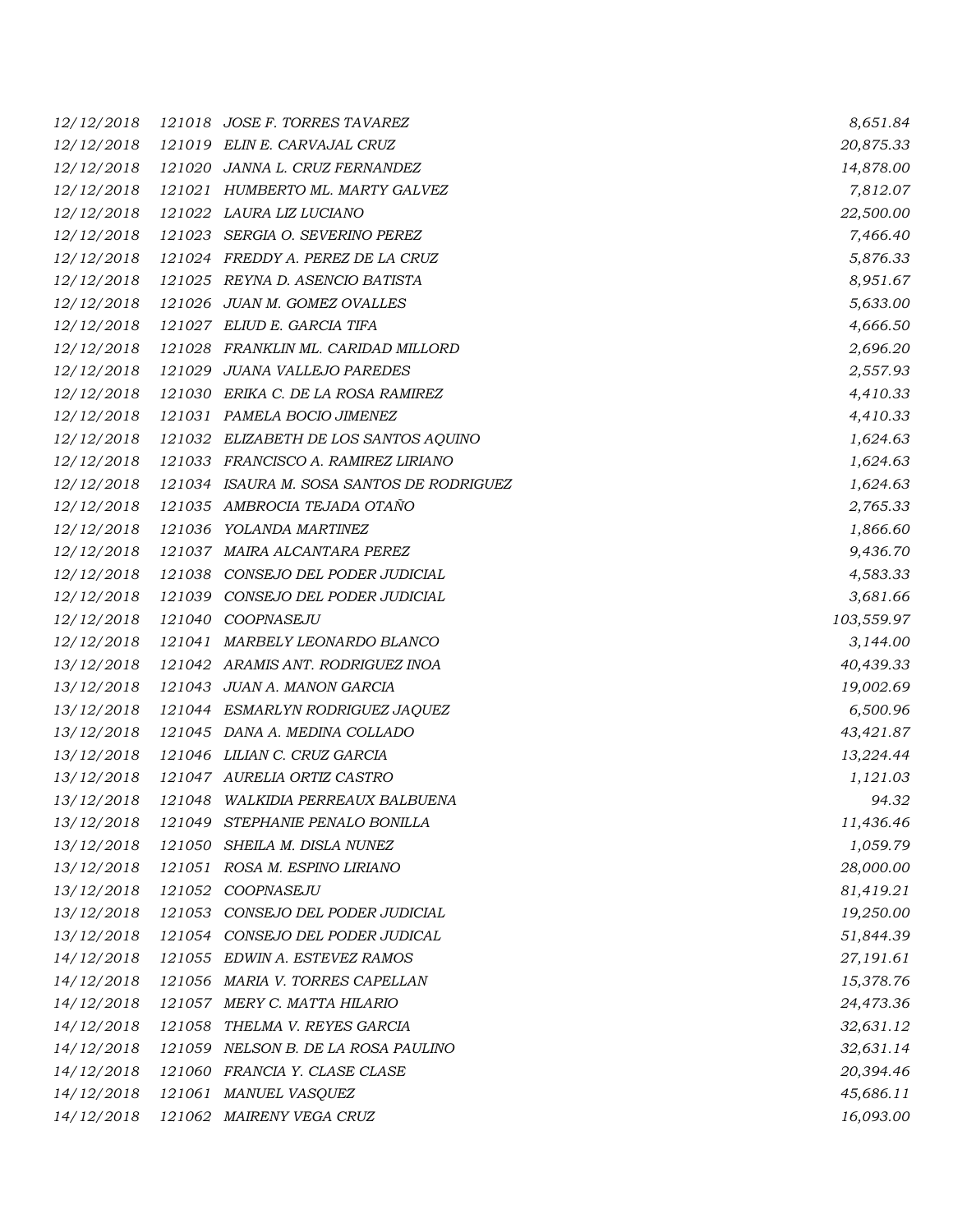*14/12/2018 121063 BADIA A. WEHBE GUZMAN 81,577.84 14/12/2018 121064 CANDIDA OLIVO 12,236.67 14/12/2018 121065 LIDIA A. PUIG FRANCISCO 12,236.67 14/12/2018 121066 JUAN ANT. REYES UREÑA 24,473.36 14/12/2018 121067 ROSA MA. PAREDES CALCAÑO 16,315.56 14/12/2018 121068 PURA M. LOPEZ CRUZ 16,315.57 14/12/2018 121069 ELIZABETH MARTE LIRIO 48,600.00 14/12/2018 121070 ELLIN J. CORDERO TEJADA 24,473.36 14/12/2018 121071 MICEL L. ALMONTE MARTINEZ 15,040.53 14/12/2018 121072 ROY E. LEONARDO PEÑA 11,388.04 14/12/2018 121073 MAXIMO M. ALEGRIA DOMINGUEZ 16,315.56 14/12/2018 121074 MODESTO R. CAMACHO SANTANA 220,260.16 14/12/2018 121075 MILTON C. MONTES POLANCO 16,315.56 14/12/2018 121076 ROSA M. ALMONTE FRANCISCO 155,520.00 14/12/2018 121077 MARIA V. REYNOSO PIMENTEL 4,078.89 14/12/2018 121078 BERNARDINA PEÑA JIMENEZ 40,788.90 14/12/2018 121079 HILARIA ALT. PERALTA JIMENEZ 243,000.00 14/12/2018 121080 GRISELDA R. SALAZAR TAVERAS 173,628.90 14/12/2018 121081 JOSE F. THEN REINOSO 24,357.78 14/12/2018 121082 JOSEFINA COMPRES SANTANA 218,120.11 14/12/2018 121083 ALDAUCY NUÑEZ CRUZ 12,971.51 14/12/2018 121084 CESAR O. BETANCES COLON 16,293.91 14/12/2018 121085 ADALGISA M. TEJADA DE AZA 16,200.00 14/12/2018 121086 PURISIMA E. PAREDES MARTINEZ 101,972.27 14/12/2018 121087 BRENDA M. VARGAS MARTE 32,631.12 14/12/2018 121088 PABLO ALB. MERCEDES SUAREZ 79,061.13 14/12/2018 121089 ROSMERY MATA DUARTE 57,104.49 14/12/2018 121090 YESENIA MA. GARCIA DE LEON 79,900.02 14/12/2018 121091 YIRALDY ALT. HERNANDEZ GONZALEZ 89,735.62 14/12/2018 121092 ISA R. RONDON POLANCO 44,636.67 14/12/2018 121093 FRANCISCO TORRES DE LA CRUZ 68,040.00 14/12/2018 121094 MAYRA J. DE LA CRUZ LORA 240,654.64 14/12/2018 121095 LILLIAM E. ALTAGRACIA KELLY 12,236.67 14/12/2018 121096 AMARILIS GRULLON REYNOSO 51,347.79 14/12/2018 121097 ALBANIA ANT. CORNIEL GARCIA 73,420.02 14/12/2018 121098 MANUEL GUEVARA FERRERAS 101,972.32 14/12/2018 121099 RUTH M. GONZALEZ DE LOS SANTOS 28,552.23 14/12/2018 121100 EDIS Y. RODRIGUEZ MUÑOZ 57,104.46 14/12/2018 121101 CLARO TRINIDAD SANTANA 68,386.72 14/12/2018 121102 LUIS J. MELLA OGANDO 126,445.65 14/12/2018 121103 EDGAR E. PIÑA MATEO 4,078.89 14/12/2018 121104 RUTH E. BRIOSO DE LEON 6,480.00 14/12/2018 121105 JOSELYN A. MATEO SALCIE 22,795.56 14/12/2018 121106 NELY J. ARNAUT DE LOS SANTOS 38,880.00 14/12/2018 121107 RENATA Y. ALCANTARA LUCIANO 11,230.17*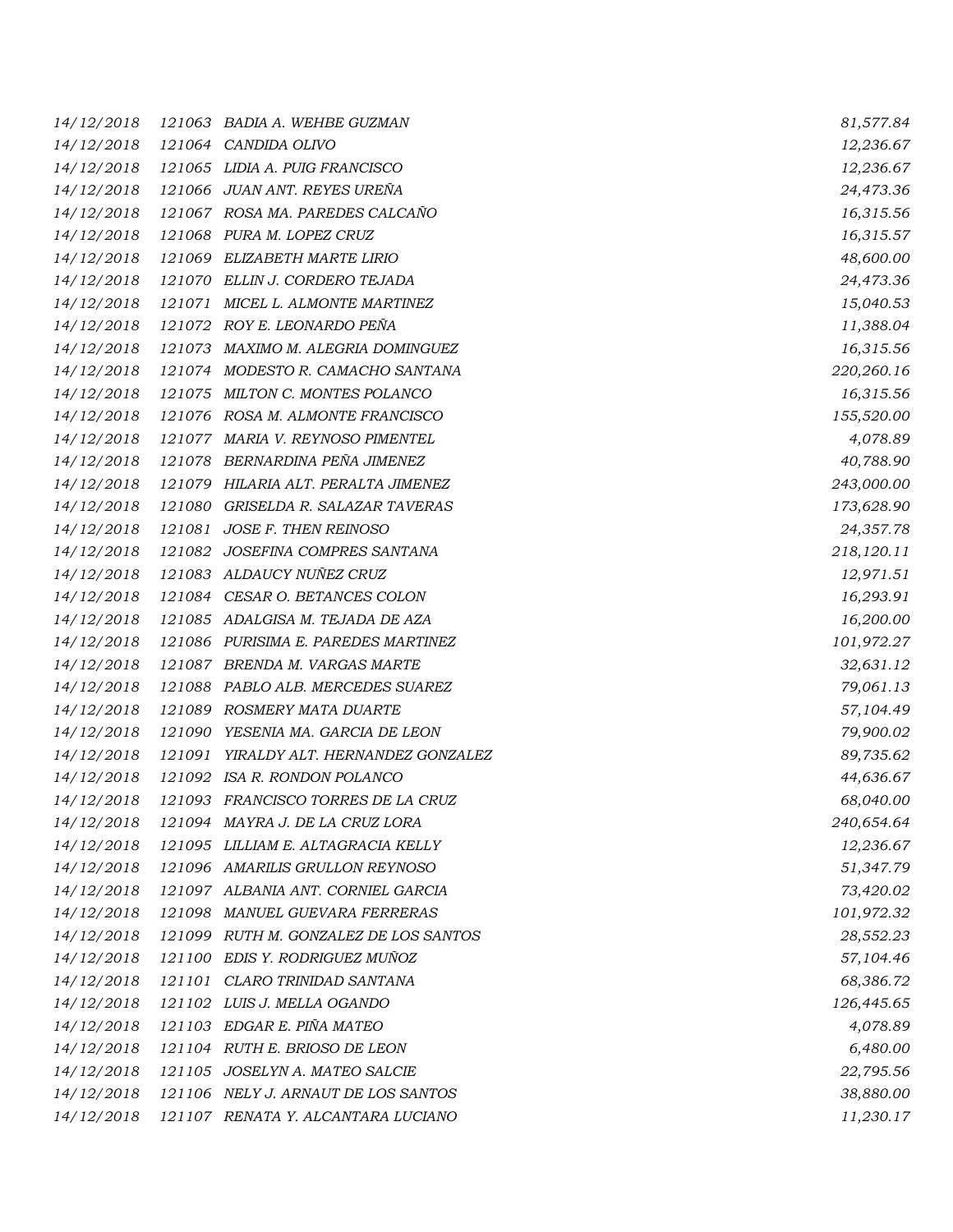| 14/12/2018 |        | 121108 DIOGENES OGANDO OGANDO            | 8,157.78   |
|------------|--------|------------------------------------------|------------|
| 14/12/2018 |        | 121109 SERVIO ANT. MONTILLA MONTILLA     | 16,315.56  |
| 14/12/2018 |        | 121110 DOMINGA T. MORILLO MONTERO        | 28,552.23  |
| 14/12/2018 | 121111 | JACKELINE DE JS. TORIBIO FORTUNA         | 126,445.65 |
| 14/12/2018 |        | 121112 RUBY M. PEÑA BISONO               | 17,652.54  |
| 14/12/2018 |        | 121113 BRUNILDA FORTUNA RUBEN            | 48,946.68  |
| 14/12/2018 |        | 121114 CESAR ANT. FRANCO PEÑA            | 114,208.98 |
| 14/12/2018 |        | 121115 RAMON ALB. ROMANO CONTRERAS       | 52,186.68  |
| 14/12/2018 |        | 121116 TOMAS TAVERAS PEREZ               | 32,631.12  |
| 14/12/2018 |        | 121117 JOSE N. ESTEVEZ RODRIGUEZ         | 20,394.45  |
| 14/12/2018 |        | 121118 ANGELICA J. CASADO DIAZ           | 9,425.69   |
| 14/12/2018 |        | 121119 WILSON A. PEGUERO CUSTODIO        | 14,882.67  |
| 14/12/2018 |        | 121120 MANUELICA MEDINA BELTRE           | 12,236.67  |
| 14/12/2018 |        | 121121 JUANA SOLANO SOSA                 | 12,236.67  |
| 14/12/2018 |        | 121122 JOSE BDO. MERCEDES PEÑA           | 16,315.56  |
| 14/12/2018 |        | 121123 GREGORIO TORRES SPENCER           | 8,157.78   |
| 14/12/2018 |        | 121124 VIVI M. GUZMAN GUERRERO           | 15,667.23  |
| 14/12/2018 |        | 121125 MEDARDO ANT. RINCON MARTINEZ      | 40,788.90  |
| 14/12/2018 |        | 121126 DOMINGO ANT. GUERRERO CALDERON    | 130,524.54 |
| 14/12/2018 |        | 121127 ZULEIMA B. SOSA GUERRERO          | 9,400.34   |
| 14/12/2018 |        | 121128 ANA J. MERCEDES MARTE             | 15,667.23  |
| 14/12/2018 |        | 121129 MAXIMILIANO PEGUERO DE AZA        | 179,471.25 |
| 14/12/2018 |        | 121130 ARANIBAL MANZANO ZAPATA           | 81,577.84  |
| 14/12/2018 |        | 121131 VANESSA A. MARTINEZ GUERRERO      | 24,440.87  |
| 14/12/2018 |        | 121132 PEDRO N. MOJICA DE LA ROSA        | 110,130.08 |
| 14/12/2018 |        | 121133 VIRGINIA F. PERALTA HERRERA       | 73,420.05  |
| 14/12/2018 |        | 121134 MABELYN F. BERNARD ORTIZ          | 14,495.18  |
| 14/12/2018 |        | 121135 JENNY BURGOS DE LA ROSA           | 9,663.45   |
| 14/12/2018 |        | 121136 HIPOLITA SEPULVEDA ROSADO         | 32,855.72  |
| 14/12/2018 |        | 121137 YEFERSON R. DE LA CRUZ FERREIRA   | 28,024.00  |
| 14/12/2018 |        | 121138 NERSHY E. NOVAS ACOSTA            | 27,057.66  |
| 14/12/2018 |        | 121139 TIOLA PIMENTEL RAMIREZ            | 7,441.33   |
| 14/12/2018 |        | 121140 ANGELA A. SOLIS LEBRON            | 8,929.60   |
| 14/12/2018 |        | 121141 AMAURIS A. PEÑA GARCIA            | 61,183.39  |
| 14/12/2018 |        | 121142 ROSA H. NUÑEZ MERCEDES            | 85,656.74  |
| 14/12/2018 |        | 121143 MARGARITA DE LOS S. REYES PAULINO | 32,631.12  |
| 14/12/2018 |        | 121144 OFELIA ALCANTARA GARCIA           | 4,078.89   |
| 14/12/2018 |        | 121145 VALENTINA A. MATOS DE LOS SANTOS  | 4,078.89   |
| 14/12/2018 |        | 121146 KATHERIN SEVERINO DE LA CRUZ      | 13,107.84  |
| 14/12/2018 |        | 121147 PEDRO P. GARCIA VASQUEZ           | 12,236.67  |
| 14/12/2018 |        | 121148 ERIKA Y. BARRERA MARTE            | 12,414.18  |
| 14/12/2018 |        | 121149 JUANA D. CABA GIRON               | 14,069.40  |
| 14/12/2018 |        | 121150 YOKARY I. GAUTREAUX DE LA CRUZ    | 12,236.68  |
| 14/12/2018 |        | 121151 ELENA LAMOUTH PEREZ               | 17,859.20  |
| 14/12/2018 |        | 121152 ROSA E. ALMONTE R. DE VENTURA     | 20,394.45  |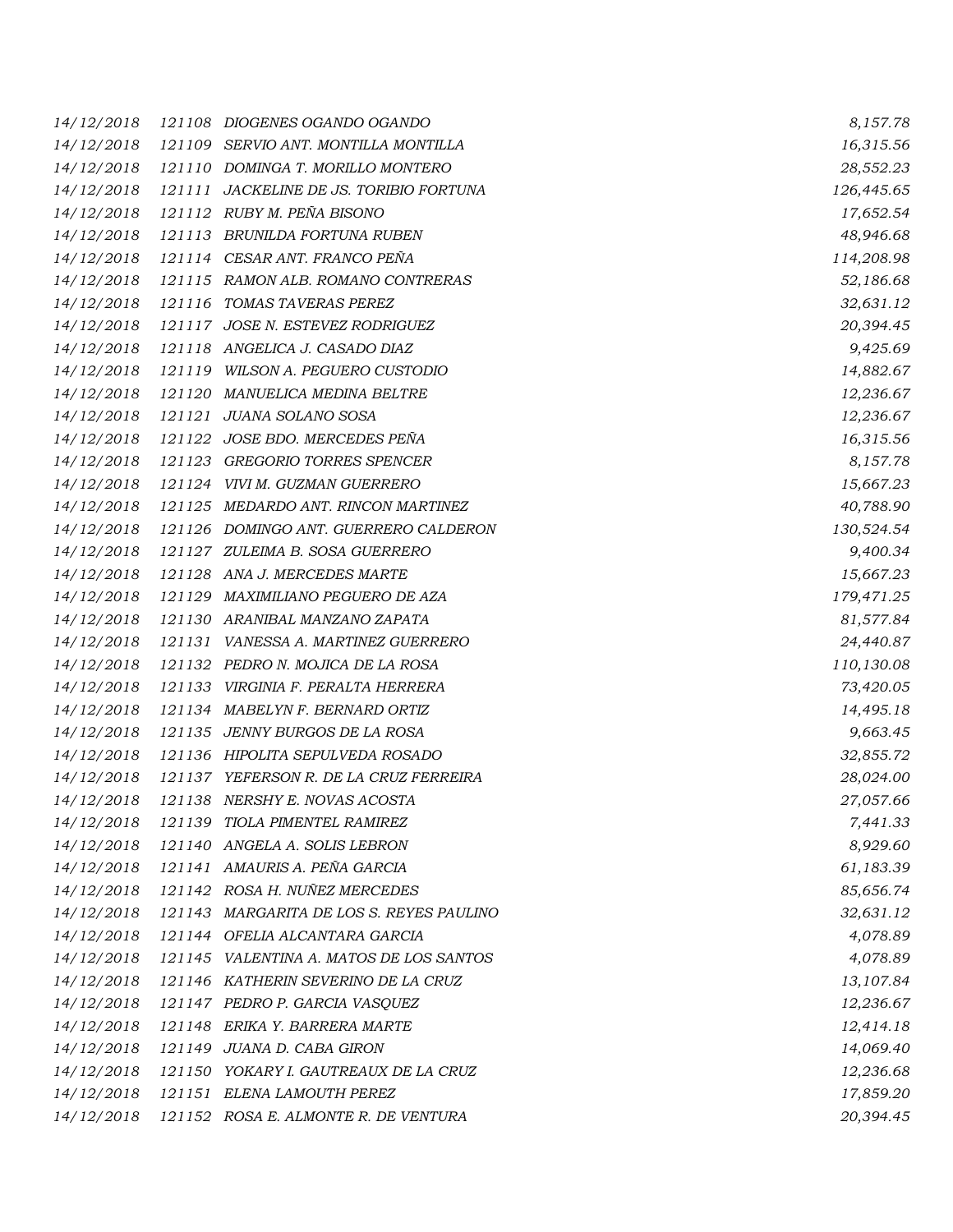*14/12/2018 121153 HECTOR F. MARTINEZ 28,552.23 14/12/2018 121154 ABRAHAM GARCIA 12,236.67 14/12/2018 121155 MARTHA C. TAVAREZ BORBON 29,947.13 14/12/2018 121156 REGINA SANCHEZ TORIBIO 8,157.78 14/12/2018 121157 MARIANO GERMAN MEJIA 296,917.13 14/12/2018 121158 FRANCISCO ANT. JEREZ MENA 289,531.64 14/12/2018 121159 JOSE A. CRUCETA ALMANZAR 282,092.24 14/12/2018 121160 EDGARDO HERNANDEZ MEJIA 237,211.06 14/12/2018 121161 ROBERT C. PLACENCIA ALVAREZ 286,362.74 14/12/2018 121162 SARA I. HENRIQUEZ MARIN 228,841.55 14/12/2018 121163 ARIEL A. VOLQUEZ MATOS 8,052.29 14/12/2018 121164 FELIX R. CUEVAS RUFINO 902.73 14/12/2018 121165 JULIO H. HERRERA MATOS 1,103.33 14/12/2018 121166 MANUEL A. LEMONIER JIMENEZ 495.88 14/12/2018 121167 INES JOSE G. 922.18 14/12/2018 121168 GLORIA A. QUERO CABRERA 8,667.32 14/12/2018 121169 NORA A. SOSA MARTINEZ 7,363.48 14/12/2018 121170 SONIA CORADIN 6,018.18 14/12/2018 121171 CARLOS FLORES DE JESUS 19,903.10 14/12/2018 121172 LILIAN M. DIAZ GIL 7,682.27 14/12/2018 121173 LOURDES M. LORA MEJIA 24,152.04 14/12/2018 121174 ROSA REYNOSO 6,018.18 14/12/2018 121175 SENOVIA ARIAS 6,018.18 14/12/2018 121176 RAMONA DIAZ 6,018.18 14/12/2018 121177 MARIA M. PIMENTEL FABIAN 6,018.18 14/12/2018 121178 LUZ DEL C. MONTANO 6,018.18 14/12/2018 121179 ELIGIA DE LA CRUZ 4,979.47 14/12/2018 121180 OLGA M. ROSARIO V. 2,967.70 14/12/2018 121181 IRIS RODRIGUEZ P. 6,018.18 14/12/2018 121182 ANA FCA. FELIZ SANCHEZ 6,018.18 14/12/2018 121183 ALTAGRACIA A. RODRIGUEZ VICTORIA 6,018.18 14/12/2018 121184 MILTA ANT. RODRIGUEZ SANTOS 6,018.18 14/12/2018 121185 OLGA E. DIAZ DIAZ 6,018.18 14/12/2018 121186 JOSEFA R. BLANCO 6,018.18 14/12/2018 121187 MARIA DEL R. CUELLO PARADIS 18,153.89 14/12/2018 121188 MELBA FCA. HENRIQUEZ GUZMAN 6,018.18 14/12/2018 121189 ESTHER M. AMOR PEÑA 6,018.18 14/12/2018 121190 FRANCIA C. MARTINEZ DRULLARD 21,441.25 14/12/2018 121191 AMELIA DEL ORBE PEÑA 3,054.30 14/12/2018 121192 BIENVENIDA BELLIARD 36,119.77 14/12/2018 121193 PACO PEREZ REYES 6,018.18 14/12/2018 121194 ROSA J. DE LOS SANTOS G. 6,018.18 14/12/2018 121195 CARMEN L. PERALTA CASTELLANOS 6,018.18 14/12/2018 121196 FIDIAS GONZALEZ VICIOSO 5,418.18 14/12/2018 121197 ISABEL E. DE LOS SANTOS GOMEZ 6,018.18*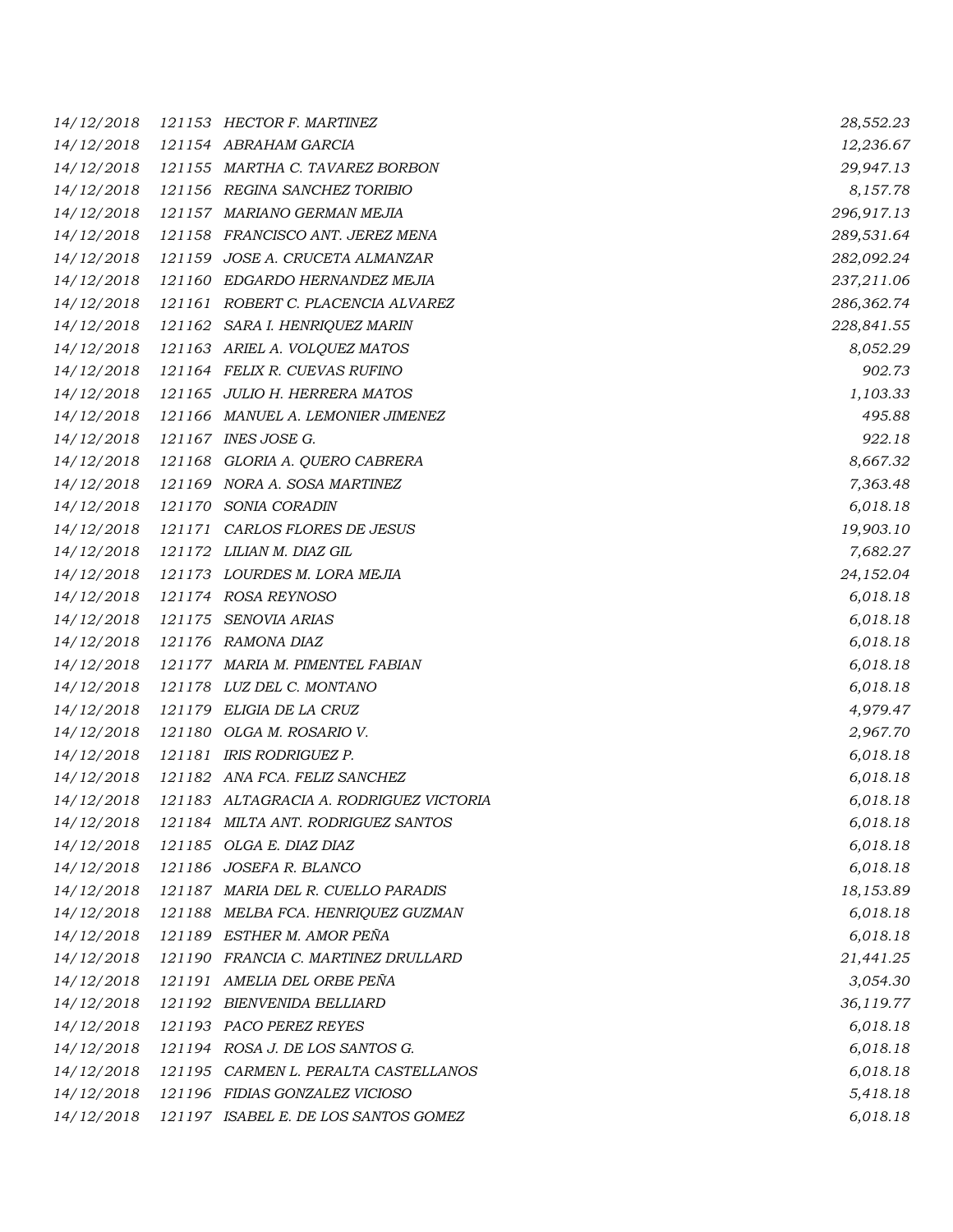| 14/12/2018 |        | 121198 YOLANDA E. DE WINDT DE GAUTREAU      | 12,993.40 |
|------------|--------|---------------------------------------------|-----------|
| 14/12/2018 |        | 121199 SENAIDA A. ALVAREZ PEREZ             | 6,018.18  |
| 14/12/2018 |        | 121200 YDALIA PORTORREAL                    | 6,018.18  |
| 14/12/2018 |        | 121201 MARTA N. MONTAS RAMIREZ              | 4,787.18  |
| 14/12/2018 |        | 121202 HILDA CARRASCO PEREZ                 | 6,018.18  |
| 14/12/2018 |        | 121203 LUZ M. DEL CARMEN RODRIGUEZ GAUTREAU | 6,018.18  |
| 14/12/2018 |        | 121204 CRISTINO RODRIGUEZ                   | 6,018.18  |
| 14/12/2018 |        | 121205 MAXIMO S. ROSARIO RODRIGUEZ          | 6,018.18  |
| 14/12/2018 |        | 121206 RAFAEL CONTRERAS CONTRERAS           | 6,018.18  |
| 14/12/2018 |        | 121207 VIRGINIA SUERO ESPINAL               | 3,253.94  |
| 14/12/2018 |        | 121208 JOSEFA A. CUESTA DE MAÑON            | 6,929.81  |
| 14/12/2018 |        | 121209 ANA M. BAUTISTA                      | 6,018.18  |
| 14/12/2018 |        | 121210 MIRELLA DE LA ROSA DOMINGUEZ         | 6,018.18  |
| 14/12/2018 |        | 121211 DORA H. STERLING VAZQUEZ             | 6,018.18  |
| 14/12/2018 |        | 121212 JOSEFINA SUAZO ABREU                 | 32,621.32 |
| 14/12/2018 |        | 121213 ALTAGRACIA A. GIL NOBLE              | 6,018.18  |
| 14/12/2018 |        | 121214 RAFAELA DE JS. PEÑA LORA             | 4,287.59  |
| 14/12/2018 |        | 121215 LEON FLORES                          | 32,440.83 |
| 14/12/2018 |        | 121216 MARIA A. PAULINO MARTE               | 6,018.18  |
| 14/12/2018 |        | 121217 CESAR A. VALLEJO NICOLAS             | 5,406.91  |
| 14/12/2018 |        | 121218 LUCIA M. REYES PEREZ                 | 17,301.77 |
| 14/12/2018 |        | 121219 MERCEDES HIRALDO                     | 6,018.18  |
| 14/12/2018 |        | 121220 RAMONA FLORES DE MATOS               | 4,968.18  |
| 14/12/2018 |        | 121221 ELOISA NUÑEZ DE GONZALEZ             | 11,519.20 |
| 14/12/2018 |        | 121222 MIREYA CAPELLAN A.                   | 6,018.18  |
| 14/12/2018 |        | 121223 LUZ DEL C. SANCHEZ CALDERON          | 6,018.18  |
| 14/12/2018 |        | 121224 INES MDES. REYES CABRERA             | 6,018.18  |
| 14/12/2018 | 121225 | SILVESTRE COCO                              | 4,688.81  |
| 14/12/2018 |        | 121226 ELISA VIVIECA                        | 6,018.18  |
| 14/12/2018 |        | 121227 TERESA MORA DE LA ROSA               | 6,018.18  |
| 14/12/2018 |        | 121228 PEDRO A. FERNANDEZ SALCEDO           | 37,938.19 |
| 14/12/2018 |        | 121229 RAFAEL A. RODRIGUEZ GONZALEZ         | 29,053.05 |
| 14/12/2018 |        | 121230 AFRICA E. SANTOS GUZMAN              | 6,018.18  |
| 14/12/2018 |        | 121231 MILEDYS S. SOSA R.                   | 22,268.70 |
| 14/12/2018 |        | 121232 MARCIANA ALT. RAMIREZ CORONA         | 16,092.21 |
| 14/12/2018 |        | 121233 DAYSIR. VASQUEZ CRUZ                 | 6,018.18  |
| 14/12/2018 |        | 121234 CARMEN DE LOS A. LUCIANO GARCIA      | 4,278.10  |
| 14/12/2018 |        | 121235 NEREYDA E. JAQUEZ LOZANO             | 6,018.18  |
| 14/12/2018 |        | 121236 CARMEN L. SANTOS PIMENTEL            | 6,018.18  |
| 14/12/2018 |        | 121237 AMERICA G. ESPINAL HUED              | 6,018.18  |
| 14/12/2018 |        | 121238 RAMON ANT. CARABALLO ABREU           | 6,018.18  |
| 14/12/2018 |        | 121239 CARLOS D. GARCIA GARCIA              | 6,018.18  |
| 14/12/2018 |        | 121240 DULCE M. ESTEVEZ                     | 6,018.18  |
| 14/12/2018 |        | 121241 MARIA DE LA C. CANELA CANELA         | 4,033.83  |
| 14/12/2018 |        | 121242 MARIA G. DALMASI LORA                | 6,018.18  |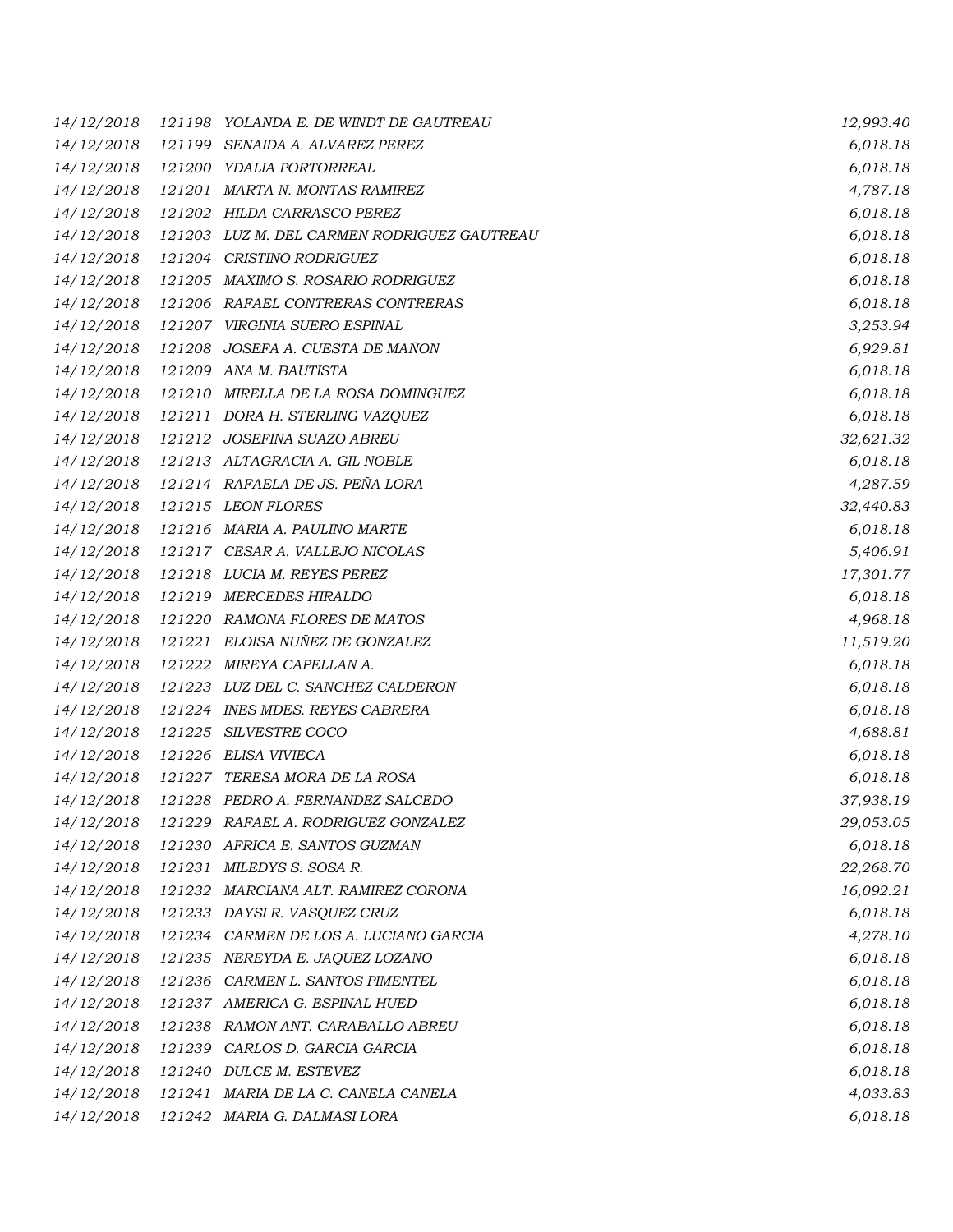| 14/12/2018 |        | 121243 CARMEN L. EDUARDO ICIANO             | 6,018.18  |
|------------|--------|---------------------------------------------|-----------|
| 14/12/2018 |        | 121244 CARMEN Y. COSME GUTIERREZ            | 3,498.67  |
| 14/12/2018 |        | 121245 FRANCISCA R. PEREZ PEÑA              | 6,018.18  |
| 14/12/2018 |        | 121246 ADRIANO GONZALEZ PANTALEON           | 4,004.88  |
| 14/12/2018 |        | 121247 ANA J. LOPEZ GERMOSEN                | 6,018.18  |
| 14/12/2018 |        | 121248 ROSAURA JULIA JIMENEZ DAJER DE LOPEZ | 26,372.75 |
| 14/12/2018 |        | 121249 RAMONA DE JESUS ROSARIO              | 6,018.18  |
| 14/12/2018 |        | 121250 AGUSTINA MARTE                       | 5,734.18  |
| 14/12/2018 |        | 121251 EURIPIDES A. GARCIA GARCIA           | 36,436.81 |
| 14/12/2018 |        | 121252 GENOVEVA I. ROSARIO                  | 6,018.18  |
| 14/12/2018 | 121253 | MARIA A. HONRADO BADIA                      | 6,018.18  |
| 14/12/2018 |        | 121254 MARIA ALT. RAMOS GARCIA              | 6,018.18  |
| 14/12/2018 |        | 121255 JUAN ANT. SANCHEZ VILLA              | 3,763.09  |
| 14/12/2018 |        | 121256 RAMONA JIMENEZ LIZARDO               | 6,018.18  |
| 14/12/2018 |        | 121257 JOSEFA ALT. MEJIA MIESES             | 6,018.18  |
| 14/12/2018 |        | 121258 ROSA PAREDES GARCIA                  | 6,018.18  |
| 14/12/2018 |        | 121259 GUARIONEX BRITO TAVERAS              | 6,018.18  |
| 14/12/2018 |        | 121260 PEDRO HERNANDEZ CRUCEY               | 6,018.18  |
| 14/12/2018 |        | 121261 JUANA TRAVIESO VASQUEZ               | 6,018.18  |
| 14/12/2018 |        | 121262 AMELIA VALDEZ M.                     | 6,018.18  |
| 14/12/2018 |        | 121263 VALENTIN SUAREZ G.                   | 6,018.18  |
| 14/12/2018 |        | 121264 CAROLINA A. VICTORIA                 | 6,018.18  |
| 14/12/2018 |        | 121265 FRANCISCA A. TEJADA                  | 6,018.18  |
| 14/12/2018 |        | 121266 LOURDES M. NUÑEZ ROSARIO             | 6,018.18  |
| 14/12/2018 |        | 121267 JOSE P. FLORES M.                    | 9,998.46  |
| 14/12/2018 |        | 121268 GREGORIO ARIAS CARRASCO              | 21,709.26 |
| 14/12/2018 |        | 121269 DAVID A. FELIZ FELIZ                 | 6,018.18  |
| 14/12/2018 | 121270 | MERCEDES SEGURA CUEVAS                      | 3,225.82  |
| 14/12/2018 |        | 121271 NERY MEDINA DIAZ                     | 3,618.18  |
| 14/12/2018 | 121272 | MIGUELINA PEÑA MENDEZ                       | 3,410.13  |
| 14/12/2018 |        | 121273 DOMINGO GUZMAN MORETA FELIZ          | 3,009.09  |
| 14/12/2018 |        | 121274 RICHARDIN DE J. DOTEL                | 7,490.44  |
| 14/12/2018 |        | 121275 EUDES M. ENCARNACION FELIZ           | 6,018.18  |
| 14/12/2018 |        | 121276 NEREIDA FLORIAN SANTANA              | 6,018.18  |
| 14/12/2018 |        | 121277 ROSAURA FERRERAS FERRERAS            | 6,018.18  |
| 14/12/2018 | 121278 | NURIS M. NOVAS MATOS                        | 3,356.15  |
| 14/12/2018 | 121279 | MIGUEL MEDINA PEREZ                         | 12,252.15 |
| 14/12/2018 |        | 121280 LIVIO G. RIVAS                       | 6,018.18  |
| 14/12/2018 |        | 121281 BIENVENIDA VELOZ                     | 6,018.18  |
| 14/12/2018 |        | 121282 EUGENIA PEREZ SANTANA                | 5,592.46  |
| 14/12/2018 |        | 121283 PEDRO REYES MEDINA                   | 3,298.14  |
| 14/12/2018 |        | 121284 FELICIA CUEVAS CARVAJAL              | 3,696.13  |
| 14/12/2018 |        | 121285 VICTOR R. CONCEPCION ROMERO          | 6,018.18  |
| 14/12/2018 |        | 121286 ADELFA A. HERRERA TERRERO            | 6,018.18  |
| 14/12/2018 |        | 121287 SENEO MONTERO MONTAS                 | 2,949.48  |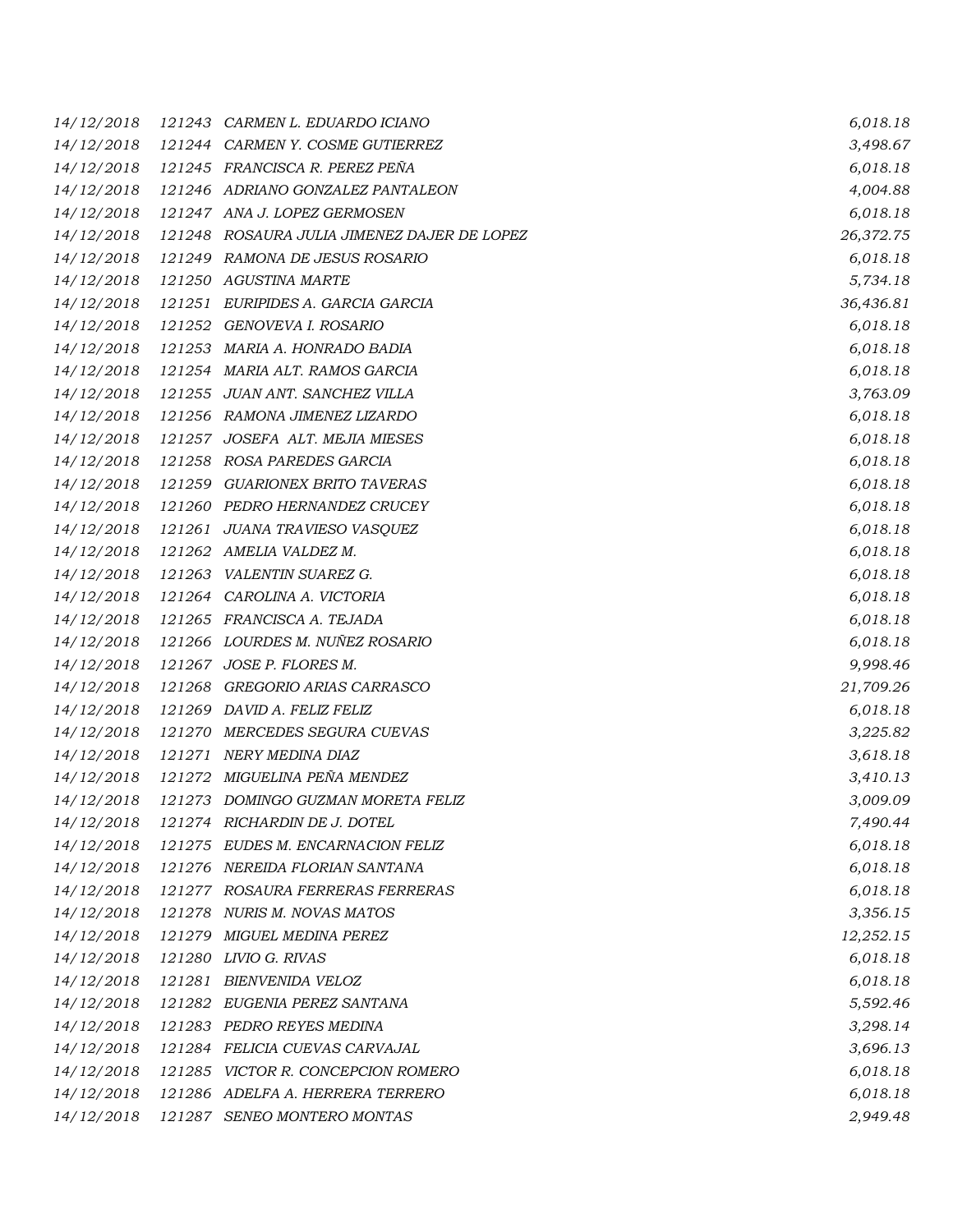| 14/12/2018 |        | 121288 XIOMARA A. MONTERO JIMENEZ              | 5,534.11  |
|------------|--------|------------------------------------------------|-----------|
| 14/12/2018 |        | 121289 RAMON A. MORETA                         | 5,618.18  |
| 14/12/2018 |        | 121290 SIMONA FAMILIA ZABALA                   | 4,002.57  |
| 14/12/2018 |        | 121291 VENECIA RUIZ MATEO                      | 5,518.18  |
| 14/12/2018 |        | 121292 AUGUSTO E. OVIEDO PEÑA                  | 7,123.54  |
| 14/12/2018 |        | 121293 ANERTA ALT. RODRIGUEZ                   | 31,083.32 |
| 14/12/2018 |        | 121294 RAMON A. GUTIERREZ GARCIA               | 6,018.18  |
| 14/12/2018 |        | 121295 JUAN DE LA C. TEJEDA ACOSTA             | 10,020.54 |
| 14/12/2018 |        | 121296 JUANA LUCIA A. SANCHEZ G.               | 6,018.18  |
| 14/12/2018 |        | 121297 ANTHIA M. REYES JIMENEZ                 | 5,085.24  |
| 14/12/2018 |        | 121298 MANUEL E. SOSA CRUZ                     | 5,518.18  |
| 14/12/2018 |        | 121299 DANIEL MEDINA BELLIARD                  | 6,018.18  |
| 14/12/2018 |        | 121300 LUCILA NUÑEZ CASTRO                     | 6,018.18  |
| 14/12/2018 |        | 121301 ANA M. BAEZ ROSARIO                     | 6,018.18  |
| 14/12/2018 |        | 121302 RAMONA REYES CARRASCO                   | 6,018.18  |
| 14/12/2018 |        | 121303 ELBA H. VARGAS FRIAS                    | 6,018.18  |
| 14/12/2018 |        | 121304 EVARISTO JIMENEZ FIGUEREO               | 10,720.63 |
| 14/12/2018 |        | 121305 GUARINA E. MERCEDES HERNANDEZ FERDINARD | 6,018.18  |
| 14/12/2018 |        | 121306 ENEIDA DOMINGUEZ                        | 6,018.18  |
| 14/12/2018 |        | 121307 JOSEFINA GURIDIS POZO                   | 6,018.18  |
| 14/12/2018 |        | 121308 LUIS J. BOURGET FROMETA                 | 38,387.50 |
| 14/12/2018 |        | 121309 RUTH MONTALVO FRANCISCO                 | 29,497.03 |
| 14/12/2018 |        | 121310 ROSARIO N. ARIAS GERMAN                 | 6,018.18  |
| 14/12/2018 |        | 121311 ELIDA E. SANCHEZ NINA                   | 16,855.44 |
| 14/12/2018 |        | 121312 ALTAGRACIA M. PLACENCIO FORTUNA         | 6,018.18  |
| 14/12/2018 |        | 121313 ARGENTINA ORTIZ PERDOMO                 | 3,606.79  |
| 14/12/2018 |        | 121314 CARMELA MATOS TEJEDA                    | 6,018.18  |
| 14/12/2018 |        | 121315 MARIA SEVERINO DE LEON                  | 6,018.18  |
| 14/12/2018 |        | 121316 JULIANA PINEDA                          | 6,018.18  |
| 14/12/2018 |        | 121317 MARITZA MEJIA DUVERGE                   | 3,318.18  |
| 14/12/2018 |        | 121318 JOSEFA REYES APONTE                     | 6,018.18  |
| 14/12/2018 |        | 121319 CARMEN MA. MORALES MORALES              | 5,518.18  |
| 14/12/2018 |        | 121320 JULIA ARRIAGA PONTIER                   | 5,718.18  |
| 14/12/2018 |        | 121321 HILDA L. LAMARCHE UBIERA                | 3,159.48  |
| 14/12/2018 |        | 121322 EDELMIRA RAMIREZ DE ESPINAL             | 6,018.18  |
| 14/12/2018 |        | 121323 LUCINDA ESPINAL                         | 5,834.18  |
| 14/12/2018 |        | 121324 CARMEN A. CASADO MARTINEZ               | 6,018.18  |
| 14/12/2018 |        | 121325 JUANA JIMENEZ E.                        | 6,018.18  |
| 17/12/2018 |        | 121326 MANUEL A. LEMONIER JIMENEZ              | 495.88    |
| 17/12/2018 |        | 121327 COLECTOR DE IMPUESTOS INTERNOS          | 30,162.86 |
| 17/12/2018 |        | 121328 JULEISY A. MELENDEZ BATISTA             | 3,860.13  |
| 17/12/2018 |        | 121329 ARELIS A. ACOSTA BRETON                 | 46,977.66 |
| 17/12/2018 |        | 121330 NURIS C. BIDO URENA                     | 9,623.89  |
| 17/12/2018 | 121331 | TATIANA DEL C. RAMIREZ SILVESTRE               | 23,698.00 |
| 17/12/2018 |        | 121332 LAURA A. DE LOS SANTOS CALDERON         | 15,809.76 |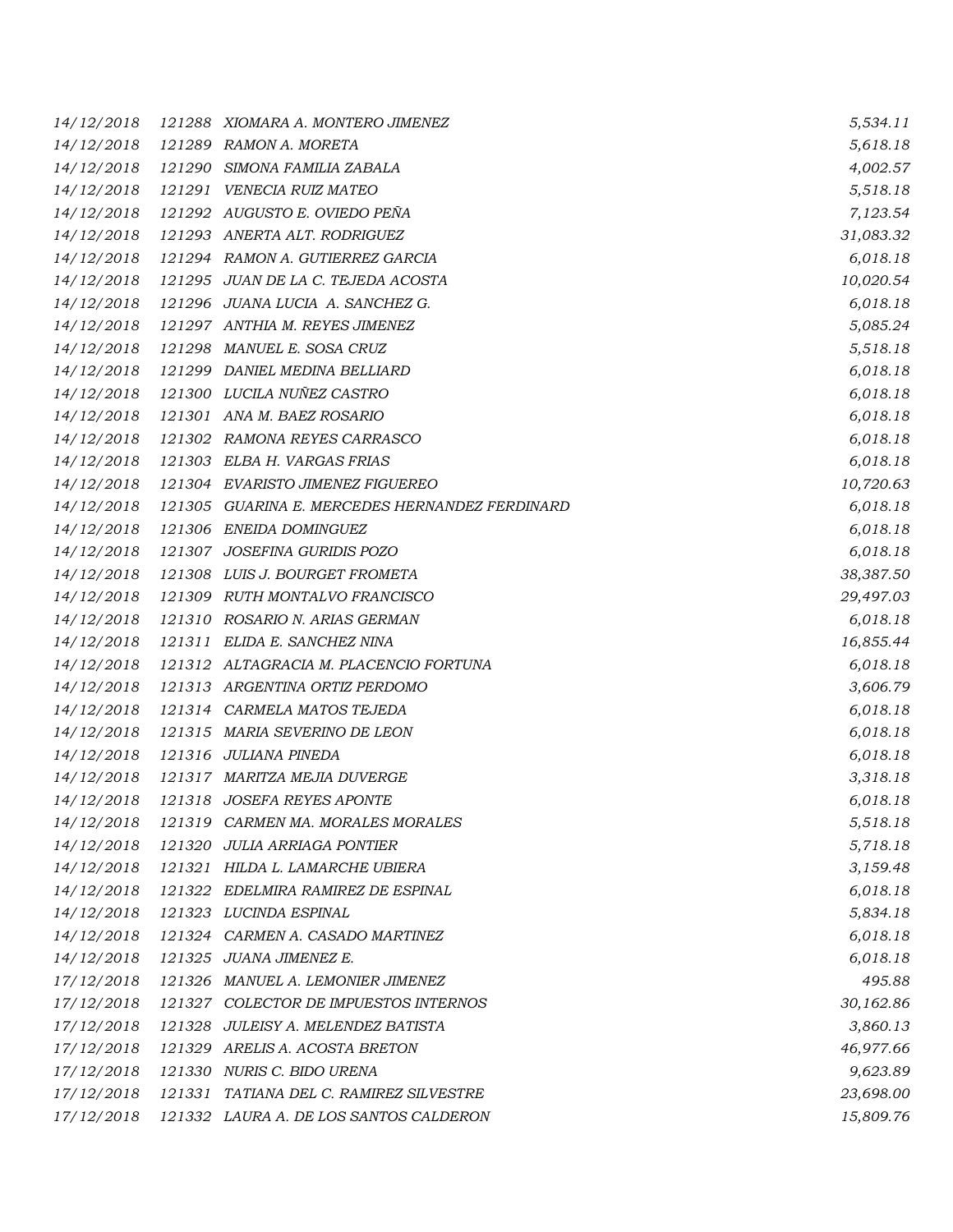| 17/12/2018 |        | 121333 ELISABETH HERNANDEZ CORDONES       | 4,259.10  |
|------------|--------|-------------------------------------------|-----------|
| 17/12/2018 |        | 121334 VICTOR A. DIAZ HERRERA             | 24,983.09 |
| 17/12/2018 |        | 121335 YISELL MERCEDES SUERO              | 4,235.67  |
| 17/12/2018 |        | 121336 ROSANGEL MA. PERALTA R             | 9,847.27  |
| 17/12/2018 |        | 121337 ROBERT BERIGUETE CASTILLO          | 3,838.67  |
| 17/12/2018 |        | 121338 MARIA A. SANZ DE LEON              | 17,954.33 |
| 17/12/2018 |        | 121339 COOPNASEJU                         | 55,542.21 |
| 17/12/2018 |        | 121340 CONSEJO DEL PODER JUDICIAL         | 10,500.00 |
| 17/12/2018 |        | 121341 CONSEJO DEL PODER JUDICIAL         | 57,570.01 |
| 17/12/2018 |        | 121342 HILDA DEL C. DIAZ P                | 16,417.90 |
| 17/12/2018 |        | 121343 FRANMY J. CORDERO MARTE            | 1,353.67  |
| 17/12/2018 |        | 121344 CESAR O BETANCES COLON             | 1,353.67  |
| 17/12/2018 |        | 121345 ALDAUCY NUNEZ CRUZ                 | 1,353.67  |
| 17/12/2018 |        | 121346 CONSEJO DEL PODER JUDICIAL         | 2,193.28  |
| 17/12/2018 |        | 121347 CONSEJO DEL PODER JUDICIAL         | 19,493.31 |
| 18/12/2018 |        | 121348 MIQUI A. PEÑA VILLAMAN             | 18,061.07 |
| 18/12/2018 |        | 121349 ESMELYN PEÑA ESPINOSA              | 19,807.20 |
| 18/12/2018 |        | 121350 CARLOS E. PLACENCIA MEJIA          | 45,729.67 |
| 18/12/2018 |        | 121351 ABRAHAM N. TEJEDA HEREDIA          | 22,040.93 |
| 18/12/2018 |        | 121352 AMBAR Y. SAVIÑON                   | 21,927.55 |
| 18/12/2018 |        | 121353 ANNIA G. BODDEN MORALES            | 28,487.33 |
| 18/12/2018 |        | 121354 YEREMY CEPEDA ROMERO               | 38,731.67 |
| 18/12/2018 |        | 121355 ARCO I. ESTRELLA PEÑA              | 29,493.67 |
| 18/12/2018 |        | 121356 LUIS E. BISONO                     | 18,873.40 |
| 18/12/2018 |        | 121357 ANGEL J. GOMEZ OVALLES             | 24,060.69 |
| 18/12/2018 |        | 121358 LUZ D. COLON                       | 21,623.41 |
| 18/12/2018 |        | 121359 MICHAEL DIAZ SANO                  | 19,984.64 |
| 18/12/2018 |        | 121360 RADHASARI M. ECHAVARRIA ECHAVARRIA | 32,126.33 |
| 18/12/2018 |        | 121361 ROSMERY M. VALENZUELA NUÑEZ        | 26,191.78 |
| 18/12/2018 |        | 121362 JOHANNA S. REINOSO DE JIMENEZ      | 18,944.32 |
| 18/12/2018 |        | 121363 GLENIA. ESTRELLA PEREZ             | 24,509.33 |
| 18/12/2018 |        | 121364 FILIBERTO CARBONELL REYES          | 35,633.67 |
| 18/12/2018 |        | 121365 LIZBETH E. RODRIGUEZ RUBIO         | 18,651.54 |
| 18/12/2018 |        | 121366 JULICER COISCOU RODRIGUEZ          | 16,554.53 |
| 18/12/2018 |        | 121367 LUIS A. VILLAR PRADO               | 18,873.40 |
| 18/12/2018 |        | 121368 GREGORY BATISTA CARRASCO           | 19,458.57 |
| 18/12/2018 |        | 121369 JANET C. TEJADA COLON              | 41,140.67 |
| 18/12/2018 |        | 121370 STEPHANIE ARACENA MINAYA           | 31,486.00 |
| 18/12/2018 |        | 121371 WINIFER TORRES ABAD                | 18,741.67 |
| 18/12/2018 | 121372 | IGNACIO BANKS RAMIREZ                     | 37,232.00 |
| 18/12/2018 |        | 121373 ROSA D. LUNA BAEZ                  | 29,796.00 |
| 18/12/2018 |        | 121374 HENDY R. GOMEZ MEDINA              | 10,077.60 |
| 18/12/2018 |        | 121375 YOKASTHERY DEL C. OZORIA GONZALEZ  | 15,894.67 |
| 18/12/2018 |        | 121376 JORGELINA GERMOSEN LEON            | 17,597.67 |
| 18/12/2018 |        | 121377 ESCARLET N. BEATO AZCONA           | 22,855.09 |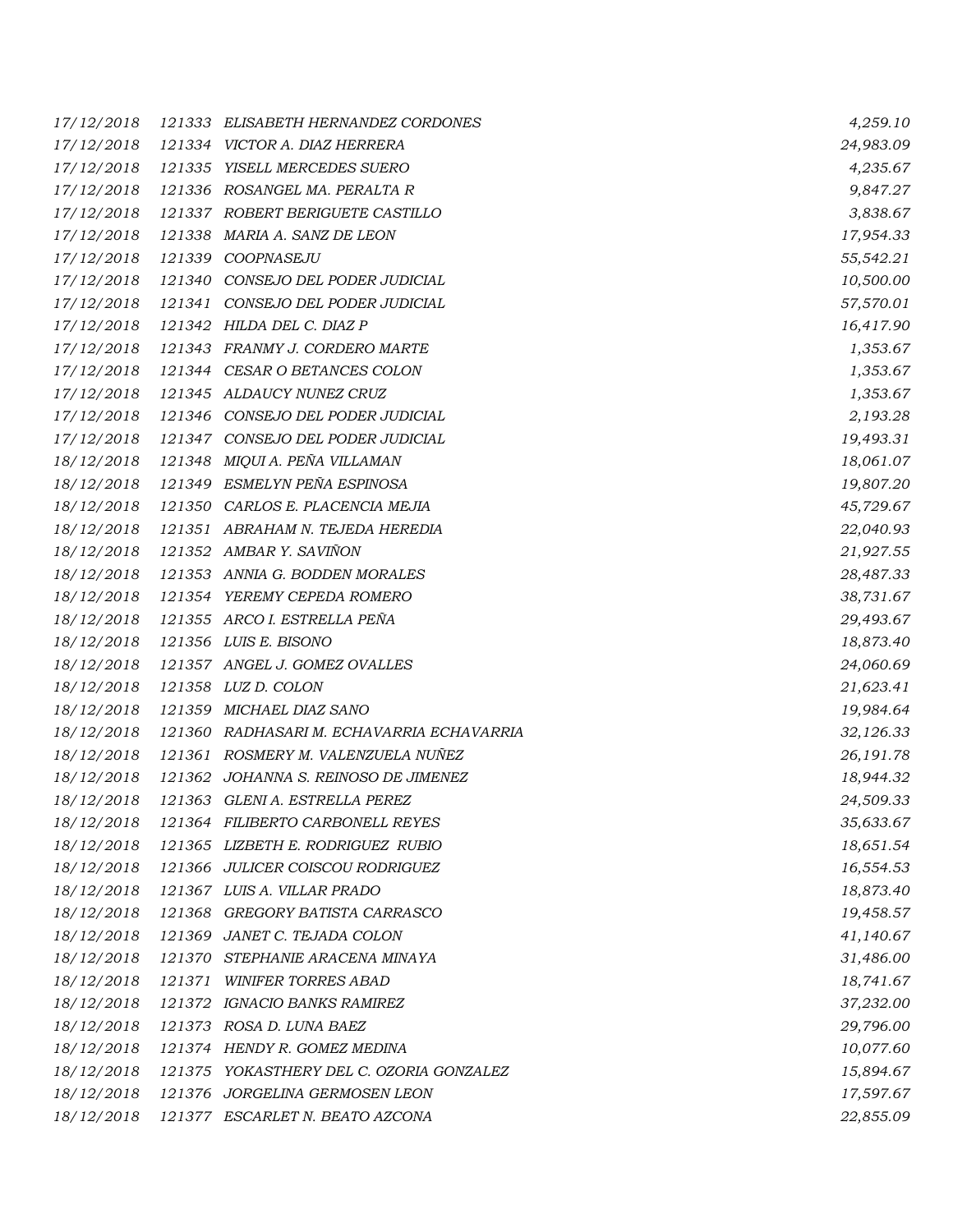| 18/12/2018 |        | 121378 GABRIELY Y. VARGAS CRUZ           | 21,853.05  |
|------------|--------|------------------------------------------|------------|
| 18/12/2018 |        | 121379 ARLENY MA. RAMOS SANTIAGO         | 19,118.29  |
| 18/12/2018 |        | 121380 ADRIANA F. PEREZ MEJIA            | 35,984.00  |
| 18/12/2018 |        | 121381 FRANCHESKA ABREU TRINIDAD         | 23,450.06  |
| 18/12/2018 |        | 121382 ESTARLYN ROSARIO ALCANTARA        | 17,980.55  |
| 18/12/2018 |        | 121383 YANDERLYN ALVARADO SEVERINO       | 27,815.67  |
| 18/12/2018 |        | 121384 LUCY C. JIMENEZ MARIA             | 22,018.97  |
| 18/12/2018 |        | 121385 LUZ DEL A. ACOSTA RAMON           | 14,759.33  |
| 18/12/2018 |        | 121386 DAYANNA E. GUTIERREZ ENCARNACION  | 22,308.85  |
| 18/12/2018 |        | 121387 RAMON A. RODRIGUEZ YON            | 11,369.82  |
| 18/12/2018 |        | 121388 MICHAEL ENCARNACION GOMEZ         | 17,654.53  |
| 18/12/2018 |        | 121389 LEYANDRA Y. CORDERO               | 19,118.29  |
| 18/12/2018 |        | 121390 SOMARY N. OSORIO JAVIER           | 29,467.47  |
| 18/12/2018 |        | 121391 CRISTAL DEL P. SOSA SANTANA       | 31,221.67  |
| 18/12/2018 |        | 121392 PERLA M. SORIANO JIMENEZ          | 30,086.33  |
| 18/12/2018 |        | 121393 LAIMA TEJADA CACERES              | 33,262.67  |
| 18/12/2018 |        | 121394 ALEXANDER ROSA ARIAS              | 32,062.33  |
| 18/12/2018 |        | 121395 ZOILA L. MARTINEZ SANCHEZ         | 16,658.40  |
| 18/12/2018 |        | 121396 MANUEL DE JS. MORALES ORTIZ       | 33,061.41  |
| 18/12/2018 |        | 121397 BETANIA GARCIA FERMIN             | 34,484.67  |
| 18/12/2018 |        | 121398 ROSSEMARY HENRIQUEZ LEYBA         | 33,735.00  |
| 18/12/2018 |        | 121399 ALICHA MA. BRITO DOMINGUEZ        | 11,529.86  |
| 18/12/2018 |        | 121400 JORDY V. DIAZ QUIÑONEZ            | 9,716.79   |
| 18/12/2018 |        | 121401 INSTITUTO DE AUXILIOS Y VIVIENDAS | 700.00     |
| 18/12/2018 |        | 121402 FONDO DE PENSIONES Y JUBILACIONES | 22,183.19  |
| 18/12/2018 |        | 121403 CONSEJO DEL PODER JUDICIAL        | 11,091.61  |
| 18/12/2018 |        | 121404 CONSEJO DEL PODER JUDICIAL        | 0.00       |
| 18/12/2018 |        | 121405 CONSEJO DEL PODER JUDICIAL        | 10,300.00  |
| 19/12/2018 |        | 121406 ELVA Y. ROSARIO RODRIGUEZ         | 9,320.00   |
| 19/12/2018 |        | 121407 ELIANA TAVERAS DE LOS SANTOS      | 22,616.00  |
| 19/12/2018 |        | 121408 ELIANNY POLANCO LEBRON            | 18,508.53  |
| 19/12/2018 | 121409 | RHAQUELYN METIVIER THOMAS                | 11,350.00  |
| 19/12/2018 | 121410 | SUMEYKYS O. ACOSTA MESA                  | 4,342.65   |
| 19/12/2018 | 121411 | COOPNASEJU                               | 74,205.80  |
| 19/12/2018 | 121412 | CONSEJO DEL PODER JUDICIAL               | 7,000.00   |
| 19/12/2018 | 121413 | CONSEJO DEL PODER JUDICIAL               | 35,485.80  |
| 19/12/2018 | 121414 | CONSEJO DEL PODER JUDICIAL               | 3,675.00   |
| 19/12/2018 |        | 121415 INSTITUTO DE AUXILIOS Y VIVIENDAS | 175.00     |
| 19/12/2018 |        | 121416 FONDO DE PENSIONES Y JUBILACIONES | 95,868.49  |
| 19/12/2018 | 121417 | CONSEJO DEL PODER JUDICIAL               | 76,028.66  |
| 19/12/2018 | 121418 | COOPNASEJU                               | 159,065.76 |
| 19/12/2018 | 121419 | CONSEJO DEL PODER JUDICIAL               | 1,050.00   |
| 19/12/2018 | 121420 | COOPNASEJU                               | 63,801.00  |
| 19/12/2018 | 121421 | CONSEJO DEL PODER JUDICIAL               | 14,094.00  |
| 19/12/2018 |        | 121422 CONSEJO DEL PODER JUDICIAL        | 100.30     |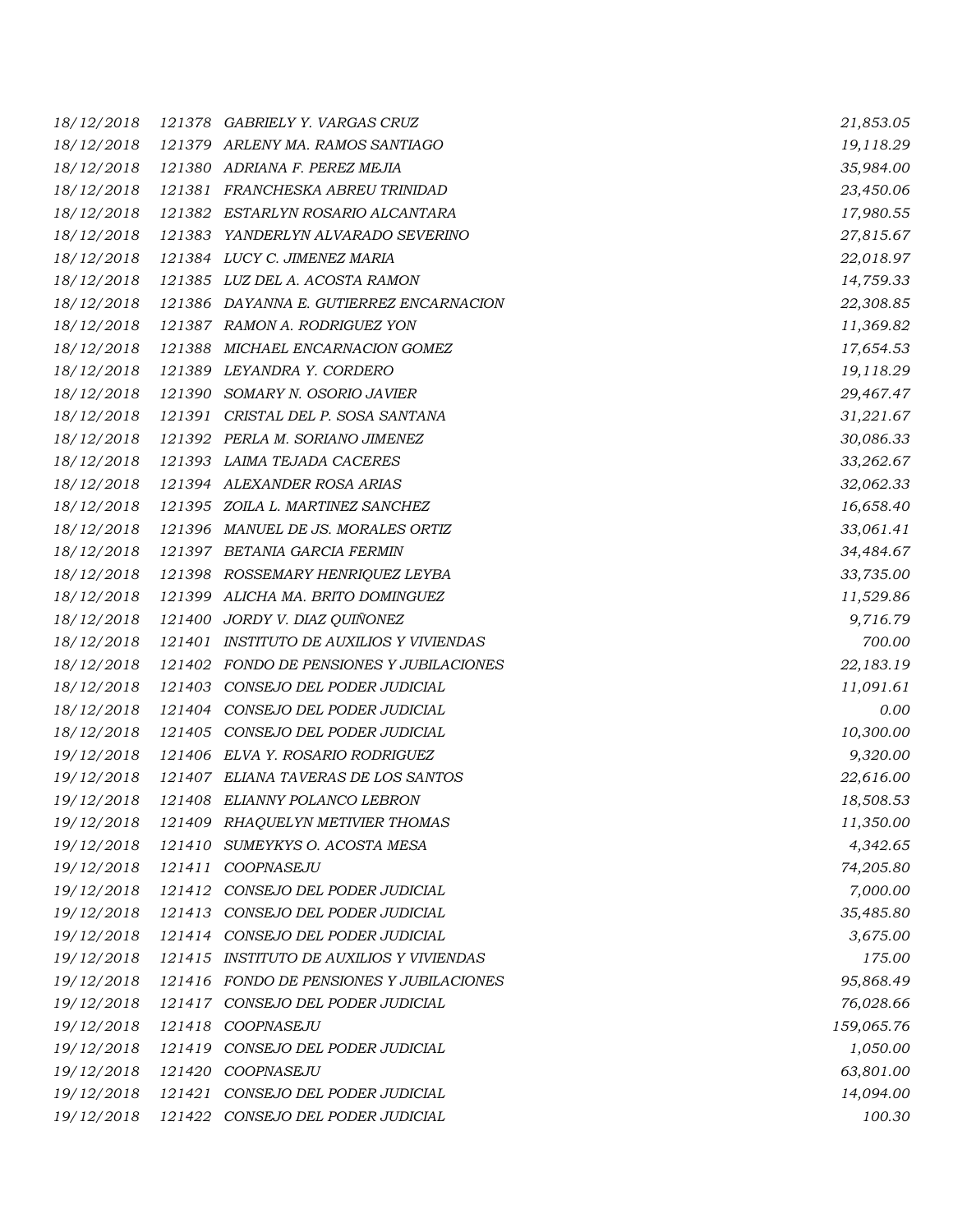| 20/12/2018 |        | 121423 FONDO DE PENSIONES Y JUBILACIONES | 24,363,076.70 |
|------------|--------|------------------------------------------|---------------|
| 20/12/2018 |        | 121424 LUZ DEL C. MONTANO                | 54,286.44     |
| 20/12/2018 |        | 121425 CONSEJO DEL PODER JUDICIAL        | 10,950.33     |
| 20/12/2018 |        | 121426 DAHIANA M. CABRERA RODRIGUEZ      | 3,938.53      |
| 20/12/2018 |        | 121427 FRANCIS N. DIAZ DE LOS SANTOS     | 6,894.18      |
| 20/12/2018 |        | 121428 GLORIA V. CEDANO PICHARDO         | 262.20        |
| 20/12/2018 |        | 121429 LUIS A. TORIBIO AMARANTE          | 4,843.67      |
| 20/12/2018 |        | 121430 ANAMAXI RONDON SALDAÑA            | 8,651.00      |
| 20/12/2018 |        | 121431 MIGUELIS P. ORTEGA NUÑEZ          | 12,794.33     |
| 20/12/2018 |        | 121432 LADY C. SANTOS GIL                | 12,950.00     |
| 20/12/2018 |        | 121433 YANELSI DE LOS SANTOS BAEZ        | 12,707.00     |
| 20/12/2018 |        | 121434 CELIA N. MELENDEZ CANDELARIO      | 12,707.00     |
| 20/12/2018 |        | 121435 MADELINE PEÑA AYALA               | 5,414.67      |
| 20/12/2018 |        | 121436 MARLENY M. ESTRELLA BENCOSME      | 12,925.33     |
| 20/12/2018 |        | 121437 YANDERLYN ALVARADO SEVERINO       | 3,624.33      |
| 20/12/2018 |        | 121438 LUZ DEL A. ACOSTA RAMON           | 11,350.00     |
| 20/12/2018 |        | 121439 NAYARIT D. NUÑEZ HURTADO          | 5,793.67      |
| 20/12/2018 |        | 121440 MARIELVIS R. ACOSTA GARCIA        | 13,056.33     |
| 20/12/2018 |        | 121441 CATERIN PEREZ VASQUEZ             | 20,230.33     |
| 20/12/2018 |        | 121442 SAMUEL SOSA GONZALEZ              | 5,757.33      |
| 20/12/2018 |        | 121443 KATHERINE E. NOVAS SAVIÑON        | 13,148.00     |
| 20/12/2018 |        | 121444 ELOISA CAPUTO RODRIGUEZ           | 2,663.67      |
| 20/12/2018 |        | 121445 COOPNASEJU                        | 171,372.19    |
| 20/12/2018 |        | 121446 CONSEJO DEL PODER JUDICIAL        | 7,000.00      |
| 20/12/2018 |        | 121447 CONSEJO DEL PODER JUDICIAL        | 26,716.76     |
| 20/12/2018 |        | 121448 DAVID ANT. GARCIA TIFA            | 9,782.37      |
| 20/12/2018 |        | 121449 FIOR PERALTA MOYA                 | 9,782.37      |
| 20/12/2018 |        | 121450 ISAAC E. DE JESUS ACOSTA          | 6,375.33      |
| 20/12/2018 |        | 121451 JOAN R. ORTIZ MATA                | 2,947.26      |
| 20/12/2018 |        | 121452 CONSEJO DEL PODER JUDICIAL        | 605.74        |
| 20/12/2018 |        | 121453 ROSANNI A. MADRIGAL SPRINGER      | 500.00        |
| 20/12/2018 |        | 121454 YASIRIS A. MARTINEZ SALCEDO       | 500.00        |
| 20/12/2018 |        | 121455 ISMAEL MEDINA DOMINGUEZ           | 500.00        |
| 20/12/2018 |        | 121456 LAURA M. SALCEDO CARTAGENA        | 800.00        |
| 21/12/2018 |        | 121457 FONDO DE PENSIONES Y JUBILACIONES | 12,089,913.65 |
| 21/12/2018 |        | 121458 INSTITUTO NACIONAL DE LA VIVIENDA | 366.95        |
| 21/12/2018 |        | 121459 DOMINGA REYNOSO MOLINA            | 2,000.00      |
| 21/12/2018 | 121460 | EMMACULADA N. DEL ORBE PEREZ             | 4,000.00      |
| 21/12/2018 |        | 121461 YAHAIRA ALT. RAMOS QUEZADA        | 3,000.00      |
| 21/12/2018 |        | 121462 YANIA MARMOL PUELLO               | 2,000.00      |
| 21/12/2018 |        | 121463 INSTITUTO DE AUXILIOS Y VIVIENDA  | 1,873.69      |
| 21/12/2018 |        | 121464 FUNDACION DE CREDITO EDUCATIVO    | 428,232.00    |
| 21/12/2018 |        | 121465 CONSEJO DEL PODER JUDICIAL        | 268,370.64    |
| 21/12/2018 |        | 121466 CONSEJO DEL PODER JUDICIAL        | 43,107.73     |
| 21/12/2018 |        | 121467 CARLOS ML. MENDEZ L.              | 9,550.00      |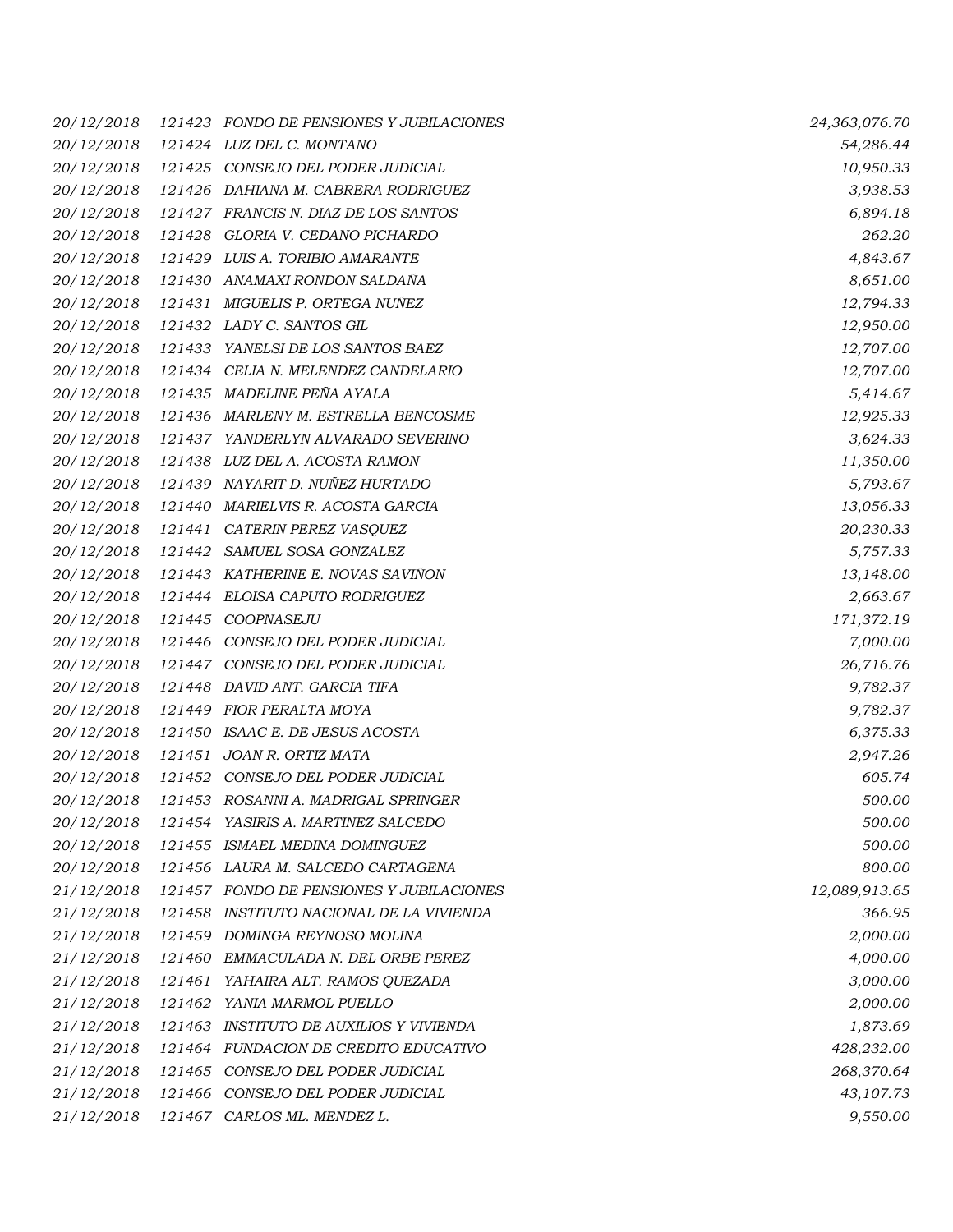| 21/12/2018 |        | 121468 AURA MARIA YBELICE MERCEDES       | 2,000.00   |
|------------|--------|------------------------------------------|------------|
| 21/12/2018 |        | 121469 LISSET MARIBEL HERNANDEZ PENA     | 6,000.00   |
| 21/12/2018 |        | 121470 NURYS LANDA VALDEZ SANCHEZ        | 2,500.00   |
| 21/12/2018 | 121471 | CONSEJO DEL PODER JUDICIAL               | 52,710.00  |
| 21/12/2018 |        | 121472 CONSEJO DEL PODER JUDICIAL        | 820.00     |
| 21/12/2018 |        | 121473 CONSEJO DEL PODER JUDICIAL        | 1,961.67   |
| 21/12/2018 |        | 121474 NAZARET ALMONTE SUAREZ            | 7,500.00   |
| 21/12/2018 |        | 121475 INSTITUTO DE AUXILIOS Y VIVIENDAS | 166,750.00 |
| 21/12/2018 |        | 121476 FAVIANA L. MATOS MATOS            | 2,000.00   |
| 21/12/2018 |        | 121477 WENDY VALERIO DE PARKER           | 1,800.00   |
| 21/12/2018 | 121478 | LAURIDISY SANCHEZ ORTIZ                  | 10,000.00  |
| 21/12/2018 |        | 121479 CONSEJO DEL PODER JUDICIAL        | 130,085.80 |
| 21/12/2018 |        | 121480 NOHEMI E. FELIZ URBAEZ            | 6,500.00   |
| 21/12/2018 |        | 121481 ANGELITA ROSARIO MONTES DE OCA    | 4,000.00   |
| 21/12/2018 |        | 121482 JULIA N. PIANTINI                 | 5,000.00   |
| 21/12/2018 |        | 121483 CONSEJO DEL PODER JUDICIAL        | 45,417.81  |
| 21/12/2018 |        | 121484 CONSEJO DEL PODER JUDICIAL        | 4,000.00   |
| 21/12/2018 |        | 121485 ESCUELA NACIONAL DE LA JUDICATURA | 13,915.03  |
| 21/12/2018 |        | 121486 CONSEJO DEL PODER JUDICIAL        | 3,944.00   |
| 21/12/2018 |        | 121487 CONSEJO DEL PODER JUDICIAL        | 4,233.34   |
| 21/12/2018 |        | 121488 ANGIE MARQUEZ CIPRIAN             | 7,000.00   |
| 21/12/2018 |        | 121489 CONSEJO DEL PODER JUDICIAL        | 18,373.85  |
| 21/12/2018 |        | 121490 CONSEJO DEL PODER JUDICIAL        | 1,166.85   |
| 21/12/2018 |        | 121491 NURYS DEL C. TIBURCIO             | 8,929.60   |
| 21/12/2018 |        | 121492 EDWIN A. ESTEVEZ RAMOS            | 4,439.44   |
| 21/12/2018 |        | 121493 MARIA V. TORRES CAPELLAN          | 3,968.71   |
| 21/12/2018 |        | 121494 FRANCIA Y. CLASE CLASE            | 53,025.60  |
| 21/12/2018 |        | 121495 MANUEL VASQUEZ                    | 2,741.17   |
| 21/12/2018 |        | 121496 MAIRENY VEGA CRUZ                 | 4,439.44   |
| 21/12/2018 |        | 121497 BADIA A. WEHBE GUZMAN             | 32,631.14  |
| 21/12/2018 |        | 121498 RAMONA ESPINAL PADILLA            | 11,280.40  |
| 21/12/2018 |        | 121499 LUIS N. GOMEZ GIL                 | 73,420.06  |
| 21/12/2018 |        | 121500 ELIZABETH MARTE LIRIO             | 51,840.00  |
| 21/12/2018 |        | 121501 ANA R. DE LEON GUZMAN             | 90,720.00  |
| 21/12/2018 |        | 121502 KATHERINE K FLORES ROSARIO        | 7,032.31   |
| 21/12/2018 |        | 121503 CESAR E. CABRAL ORTIZ             | 73,420.06  |
| 21/12/2018 |        | 121504 LORENZO A. VARGAS CRUZ            | 73,420.06  |
| 21/12/2018 |        | 121505 MARIA DE JS. HERNANDEZ MENDEZ     | 9,830.89   |
| 21/12/2018 |        | 121506 ROSA M. ALMONTE FRANCISCO         | 51,840.00  |
| 21/12/2018 |        | 121507 HILARIA ALT. PERALTA JIMENEZ      | 51,840.00  |
| 21/12/2018 |        | 121508 TEURY V. MERCEDES                 | 14,897.02  |
| 21/12/2018 |        | 121509 CESAR O. BETANCES COLON           | 5,013.51   |
| 21/12/2018 |        | 121510 ADALGISA M. TEJADA DE AZA         | 84,240.00  |
| 21/12/2018 |        | 121511 PURISIMA E. PAREDES MARTINEZ      | 32,631.14  |
| 21/12/2018 |        | 121512 ROSMERY MATA DUARTE               | 32,631.14  |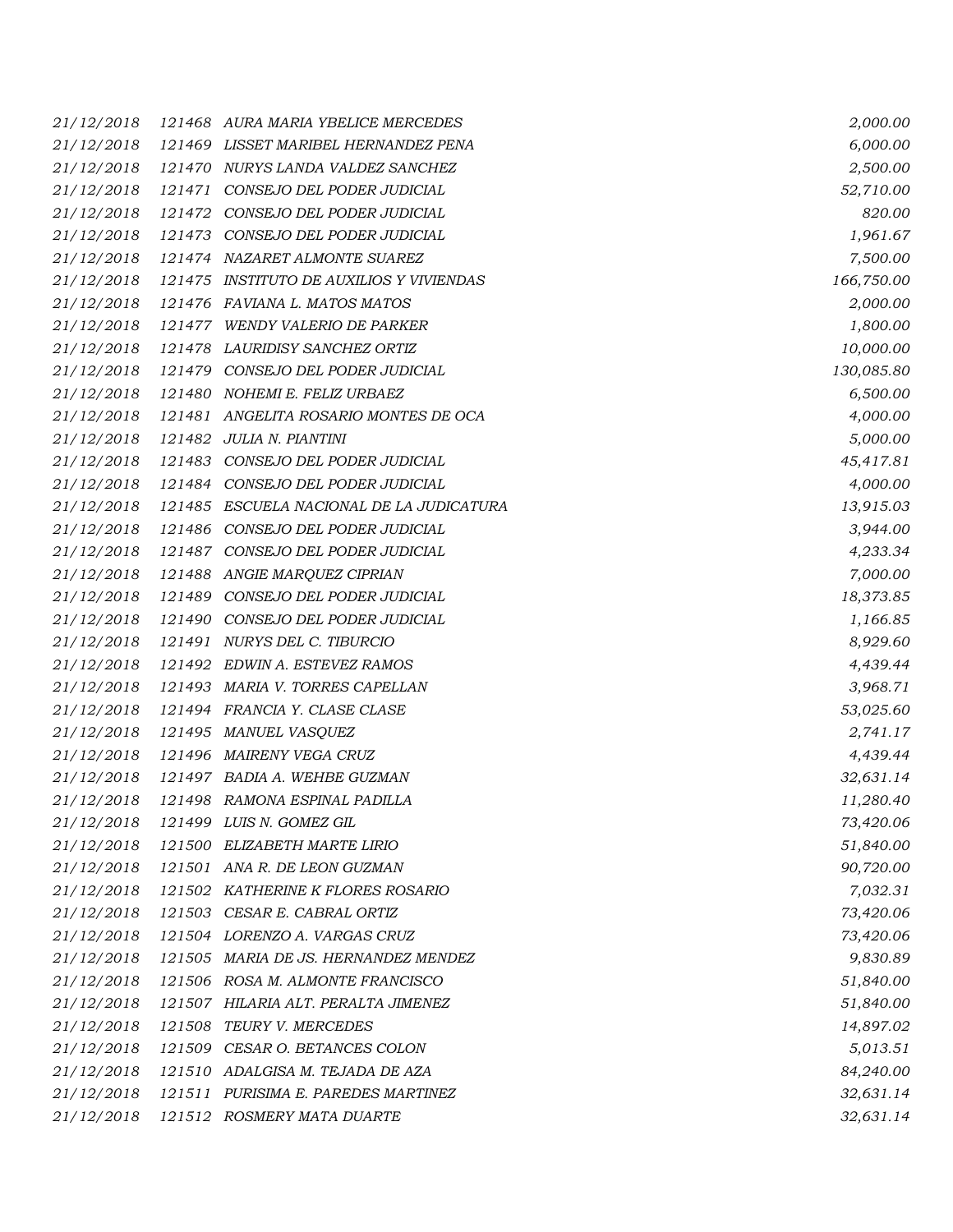| <i>21/12/2018</i> |            | 121513 FRANCISCO TORRES DE LA CRUZ       | 51,840.00     |
|-------------------|------------|------------------------------------------|---------------|
| 21/12/2018        |            | 121514 MAYRA J. DE LA CRUZ LORA          | 20,394.46     |
| 21/12/2018        |            | 121515 YOMAIRY SERRA BRAZOBAN            | 3,133.44      |
| 21/12/2018        |            | 121516 FRANCISCO ALB. ANTIGUA PORTUHONDO | 45,360.00     |
| 21/12/2018        |            | 121517 MANUEL GUEVARA FERRERAS           | 20,394.46     |
| 21/12/2018        |            | 121518 LUIS J. MELLA OGANDO              | 32,631.14     |
| 21/12/2018        |            | 121519 DANIELA DEL P. GUERRERO LAGARES   | 163,155.63    |
| 21/12/2018        |            | 121520 DENISSE E. DE LOS SANTOS FIGUEREO | 11,557.87     |
| 21/12/2018        | 121521     | JACKELINE DE JS. TORIBIO FORTUNA         | 32,631.14     |
| 21/12/2018        |            | 121522 PEDRO GERMAN MEJIA                | 46,762.48     |
| 21/12/2018        |            | 121523 ALEJANDRINA CORDERO               | 8,929.60      |
| 21/12/2018        |            | 121524 HYLENNE P. ROLFFOT RIJO           | 11,280.40     |
| 21/12/2018        |            | 121525 ANA J. MERCEDES MARTE             | 5,013.51      |
| 21/12/2018        |            | 121526 VANESSA A. MARTINEZ GUERRERO      | 5,013.51      |
| 21/12/2018        |            | 121527 ANTHONY A. RODRIGUEZ PAULINO      | 17,394.21     |
| 21/12/2018        |            | 121528 YULEIDY ALVAREZ GERONIMO          | 9,663.45      |
| 21/12/2018        | 121529     | YEFERSON R. DE LA CRUZ FERREIRA          | 7,730.76      |
| 21/12/2018        | 121530     | TIOLA PIMENTEL RAMIREZ                   | 3,968.71      |
| 21/12/2018        |            | 121531 ROSAURA CAPELLAN CASTILLO         | 14,897.02     |
| 21/12/2018        |            | 121532 REYNALDO E. CAMACHO GUZMAN        | 6,620.90      |
| 21/12/2018        |            | 121533 YOJANNY M. FERNANDEZ GOMEZ        | 11,797.07     |
| 21/12/2018        |            | 121534 ELENA LAMOUTH PEREZ               | 3,968.71      |
| 21/12/2018        |            | 121535 LAURA GUERRERO MENA               | 11,280.40     |
| 21/12/2018        |            | 121536 MARTHA C. TAVAREZ BORBON          | 5,989.43      |
| 21/12/2018        |            | 121537 COLECTOR DE IMPUESTOS INTERNOS    | 3,136.21      |
| 21/12/2018        |            | 121538 ELIGIO A. MENDEZ NUNEZ            | 1,100.00      |
| 21/12/2018        |            | 121539 ALDO GOMEZ MAURICIO               | 1,200.00      |
| 26/12/2018        | 121540     | COLECTOR DE IMPUESTOS INTERNOS           | 12,839.25     |
| 26/12/2018        |            | 121541 COLECTOR DE IMPUESTOS INTERNOS    | 996,092.21    |
| 27/12/2018        |            | 121542 COLECTOR DE IMPUESTOS INTERNOS    | 627,222.83    |
| 27/12/2018        |            | 121543 COLECTOR DE IMPUESTOS INTERNOS    | 26,629,897.09 |
| 27/12/2018        |            | 121544 CONSEJO DEL PODER JUDICIAL        | 982.56        |
|                   | TOTAL RD\$ |                                          | 90,004,479.17 |

### *ANEXO 05*

### *RELACION DE TRANSFERENCIAS DEBITOS MES DE DICIEMBRE 2018*

| <b>FECHA</b> | NUM. | <b>DESCRIPCION</b>                                         | <b>VALOR RD\$</b> |
|--------------|------|------------------------------------------------------------|-------------------|
| 03/12/2018   | 1069 | TRANSF. DE FONDO PAGO REGALIA PASCUAL, AÑO 2018.           | 304,986,027.21    |
| 03/12/2018   | 1070 | TRANSF. DE FONDO PAGO REGALIA PASCUAL A MILITARES, AÑO/18. | 5,932,357.49      |
| 14/12/2018   | 1071 | TRANSF. DE FONDO PAGO PROPORCION BONO VACACIONAL AÑO/18    | 136,157.14        |
| 17/12/2018   | 1072 | TRANSF. DE FONDO PAGO REGALIA PASCUAL. AÑO 2018.           | 1,070,314.40      |
|              |      |                                                            |                   |